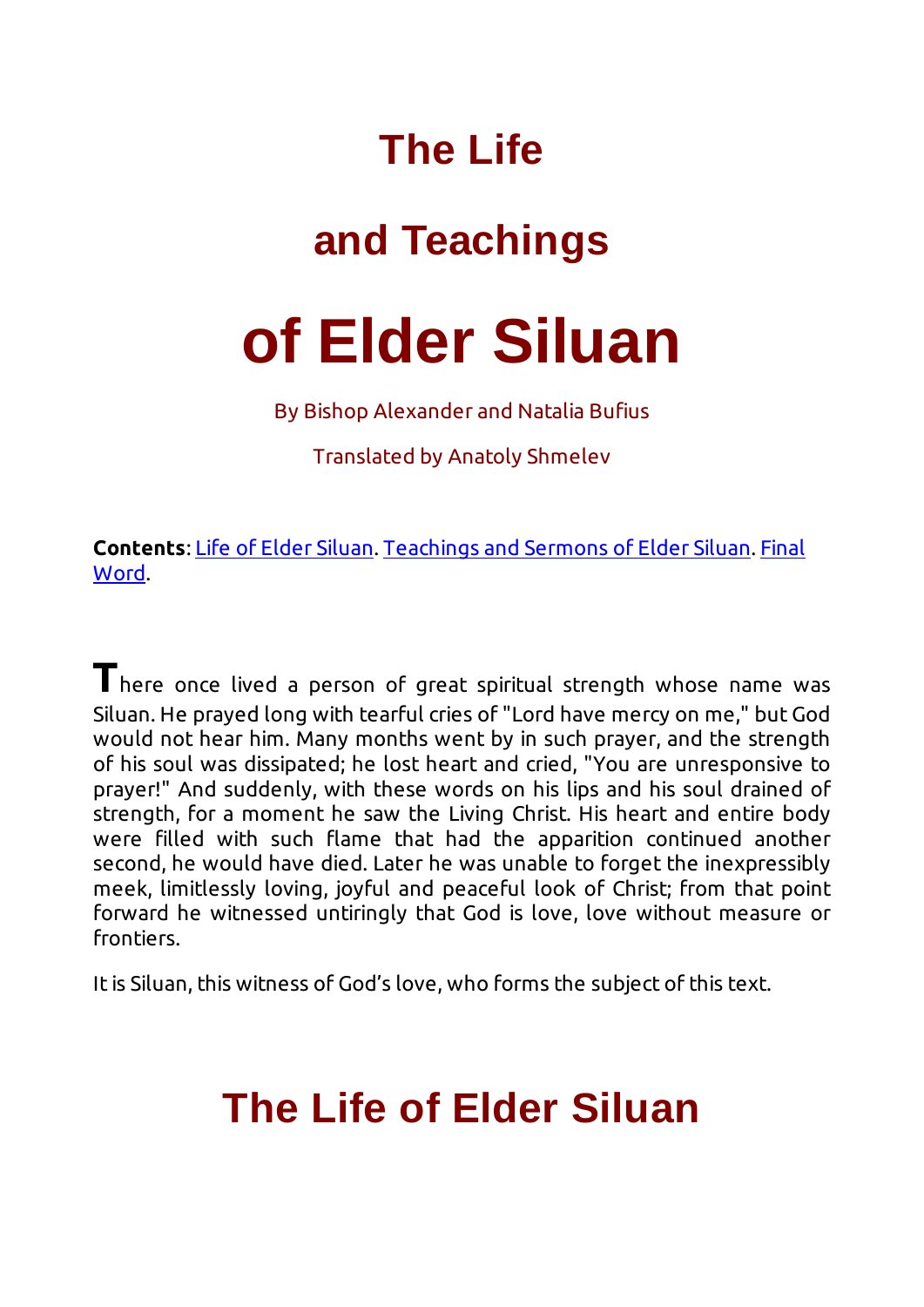**S**chema-monk Siluan of Mt. Athos (his secular name was Semyon Ivanovich Antonov) was born in 1866 in the village of Shov, Lebedinsk region of the Tambov district of Russia. He first arrived on Mt. Athos in 1892, was tonsured in 1896 and took the vows of the schema in 1911. His period of obedience was served at the Mill, the Kalamarey Metoch (monastery territory outside Mt. Athos), the Old Nagorny Rusik and the Oeconomia. He died on the 24 (11) September 1938. These brief facts are taken from the Athos records.

Between "born" and "died" there seems very little to say; but to speak of someone's inner life before God is a forthright, audacious act. To open up the "innermost heart" of a Christian on the world stage is almost sacrilege. But in the knowledge that for the Elder, who left this world a victor over it, there is nothing to fear; nothing will disturb his eternal rest in God, so we — who also search for righteousness — can attempt to discover his morally rich life.

Many who come into contact with monks and with Elder Siluan in particular, do not see anything particular in them and thus remain unsatisfied and possibly even disappointed. This occurs because they approach monastics with the wrong scales, with improper demands and expectations.

The monk is engaged in endless struggle, and often very pitched struggle, but an Orthodox monk is not a fakir. He is not interested in the acquisition, through special exercises, of specific psychic powers, which is what so many ignorant seekers of mystical life expect. Monks engage in difficult, constant battle, and some of them, like Elder Siluan, engage in a titanic struggle, invisible to the outside world, to destroy within themselves the proud beast and to become men, real men in the image of the perfect Man — Jesus Christ — humble and meek.

This is a strange life, incomprehensible to the secular world; everything in it is paradox, everything is in a form opposite to the order of the secular world, and it is impossible to explain it in words. The only way to understand it is to perform the will of God, that is, to follow the commandments of Christ; the path, indicated by Him.

#### **Childhood and Early Life**

From the long life of the Elder we would like to highlight certain facts which are indicative of his spiritual life and his "history." The first comes from his early childhood, when he was no more than four years old. His father, like many Russian peasants, would take in pilgrims and travelers. Once, on some holy day, he invited to his home a man carrying books, hoping to hear from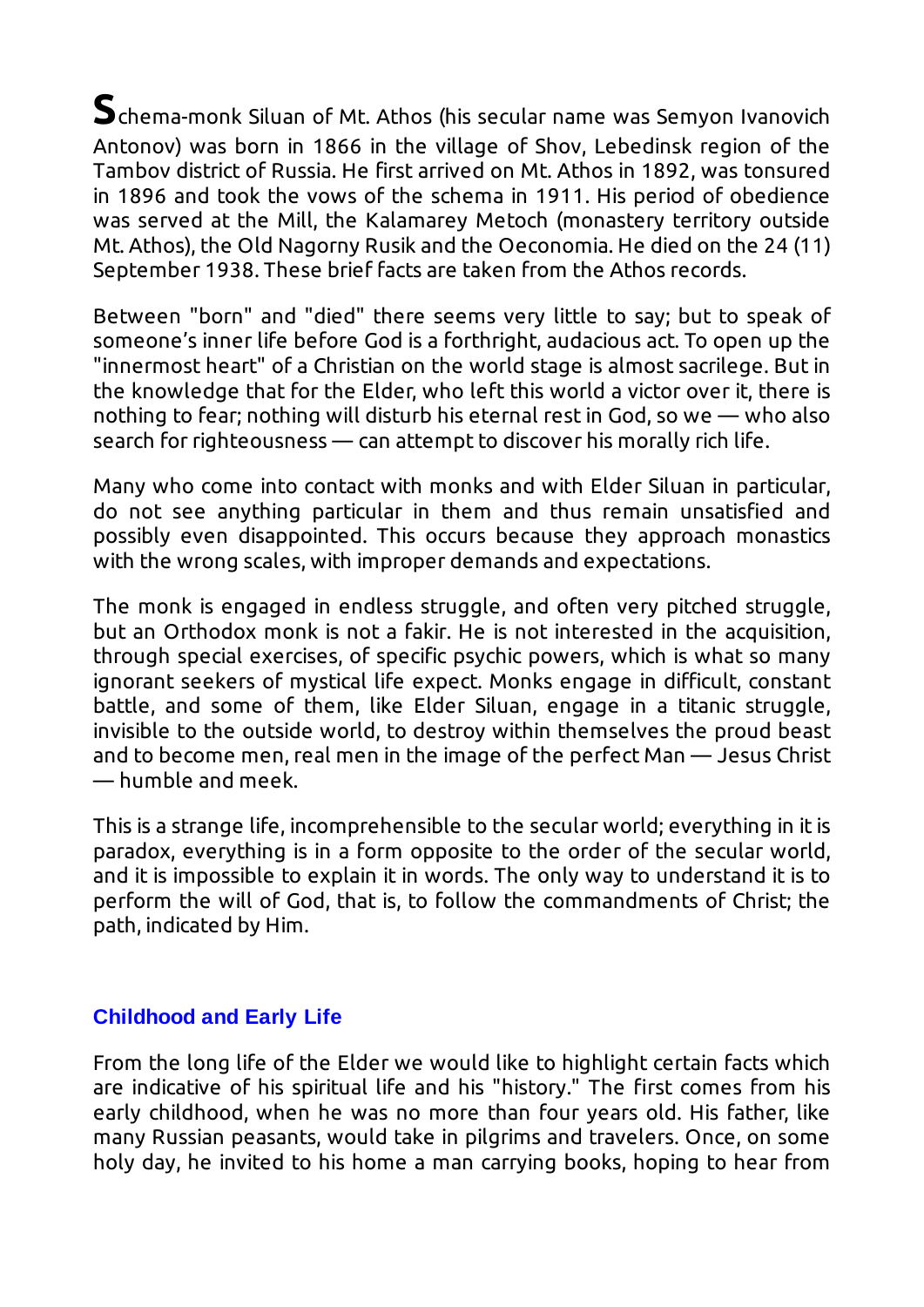this "learned type" something new and interesting, for he was unhappy in his "darkness" and eagerly sought enlightenment and knowledge. At home, the guest was treated to tea and food. Little Semyon with childish curiosity studied the guest and listened closely to his words. The bookworm tried to convince Semyon's father that Christ is not God and that there is no God. Little Semyon was particularly affected by the words: "Where is He, where is God?" and he thought to himself, "When I grow up, I will travel the world to find God." When the guest had left, Semyon said to his father: "You teach me to pray, but he said there is no God." His father answered, "I thought he was an intelligent person, but he turned out to be a fool. Don't listen to him." But his father's answer did not calm Semyon's apprehension.

Many years passed. Semyon grew up, became a healthy young man and went to work on the neighboring estate of Prince Troubetskoy. He worked as a carpenter with a gang of other workmen. The gang had a cook, an old peasant woman. Once, on a pilgrimage, she visited the grave of the hermit Ioann Sezenovsky (1791-1839) a famed monk. Upon her return, she told of her pilgrimage and of the miracles that happen at the grave. Some of the workers also mentioned the miracles and all agreed that Ioann was a holy man.

Listening to this conversation, Semyon thought, "If he is a holy man, then God must be among all of us, and there is no need to wander the earth searching for Him." With this thought, his young heart was lifted with love for God.

Somehow, from the age of four to the age of nineteen, the thought that had entered Semyon's soul during the bookworm's conversation with his father, a thought that had stayed with him, unresolved, was finally answered in this strange, apparently naive manner.

After Semyon felt that he had acquired faith, his mind was concentrated on the memory of God, and he prayed often with tears. At the same time, he felt an internal change and a desire to become a monk, and, as he later recounted, he began to look on the beautiful daughters of Prince Troubetskoy with love, but not desire, as sisters, though earlier he had been partial to them. At that time he also asked his father to release him to go to the Kiev Pecherskaya Lavra (Monastery), but his father told him categorically, "First you must finish your military service, and then you will be free to go."

Semyon spent three months in this state, but then it dissipated and he once again resumed his friendship with his peers, took up drinking vodka, chasing after girls, playing the accordion, and in general living like all the other peasant boys his age.

Young, handsome, strong, and by that time wealthy, Semyon enjoyed life.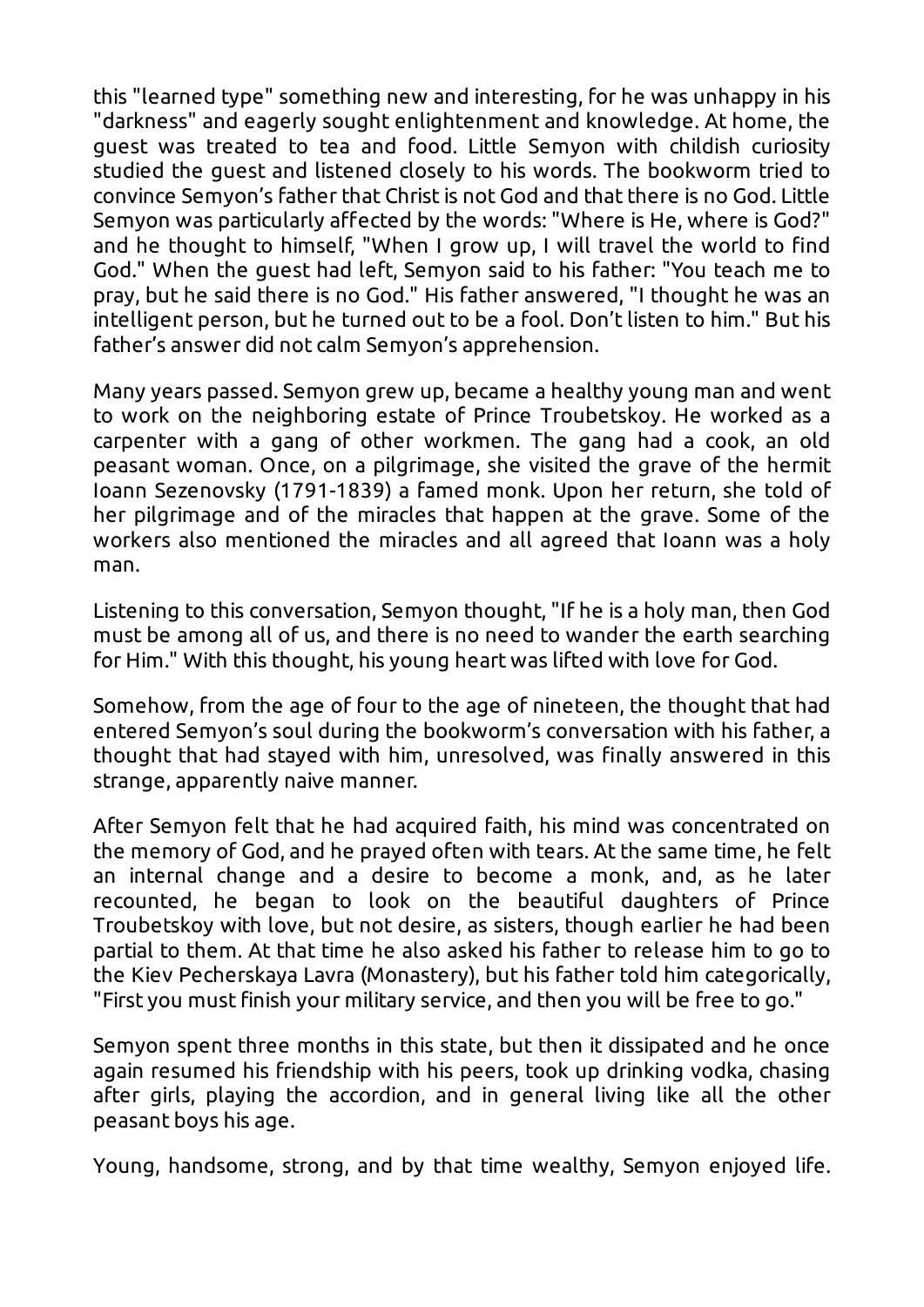The villagers liked him for his happy and peaceful character, and the girls looked at him as a good marriage possibility. He also fell in love with one of them, and before the question of marriage was resolved, one late night, "something happened."

Strangely, the next morning, while working with his father, the latter asked Semyon, "Son, where were you last night, my heart was aching." These meek words fell deep into Semyon's soul, and later, remembering his father, he said: "I didn't follow in his footsteps. He was completely illiterate, he even said 'Our Father' with mistakes, having learned it by ear in church. But he was a humble and wise man."

Semyon's was a large family: father, mother, five sons-brothers and two daughters. They lived together and were content. The older brothers worked with their father. Once, during the harvest, Semyon prepared dinner in the field. It was Friday, but Semyon had forgotten, and so he prepared pork, and everyone ate it. Half a year passed from that day, and one winter holiday, Semyon's father turned to him with a kind smile: "Son, remember when you fed me with pork in the field? It was a Friday, and you know, I ate it then as if it were carrion."

— "Why didn't you tell me then?"

— "I didn't want to embarrass you."

In telling about these events from his life in his father's house, the Elder would add, "This is the type of Elder one should be: he never became angry, always had an even and meek disposition. Think about it: he waited a half-year for a good moment to tell me without shaming me."

Elder Siluan had great physical strength. Once when he was still young, prior to military service, after Easter he stayed at home when his brothers went out to see friends. Even though he had just had a large meal with meat, his mother made him an entire pot-full of scrambled eggs, at least fifty, and he ate it all.

In those days he worked with his brothers on the estate of Prince Troubetskoy, and on holidays he would sometimes visit the local inn. There were instances when he could drink and entire "quarter" (2.5 liters) of vodka, but still not be drunk.

Once, during a severe frost that followed a thaw, he was staying at an inn. One of the guests who had spent the night there was preparing to return home. He went out to prepare his horse, but soon returned, saying, "Trouble! I must get home, but I can't: ice has gathered on my horse's hooves and she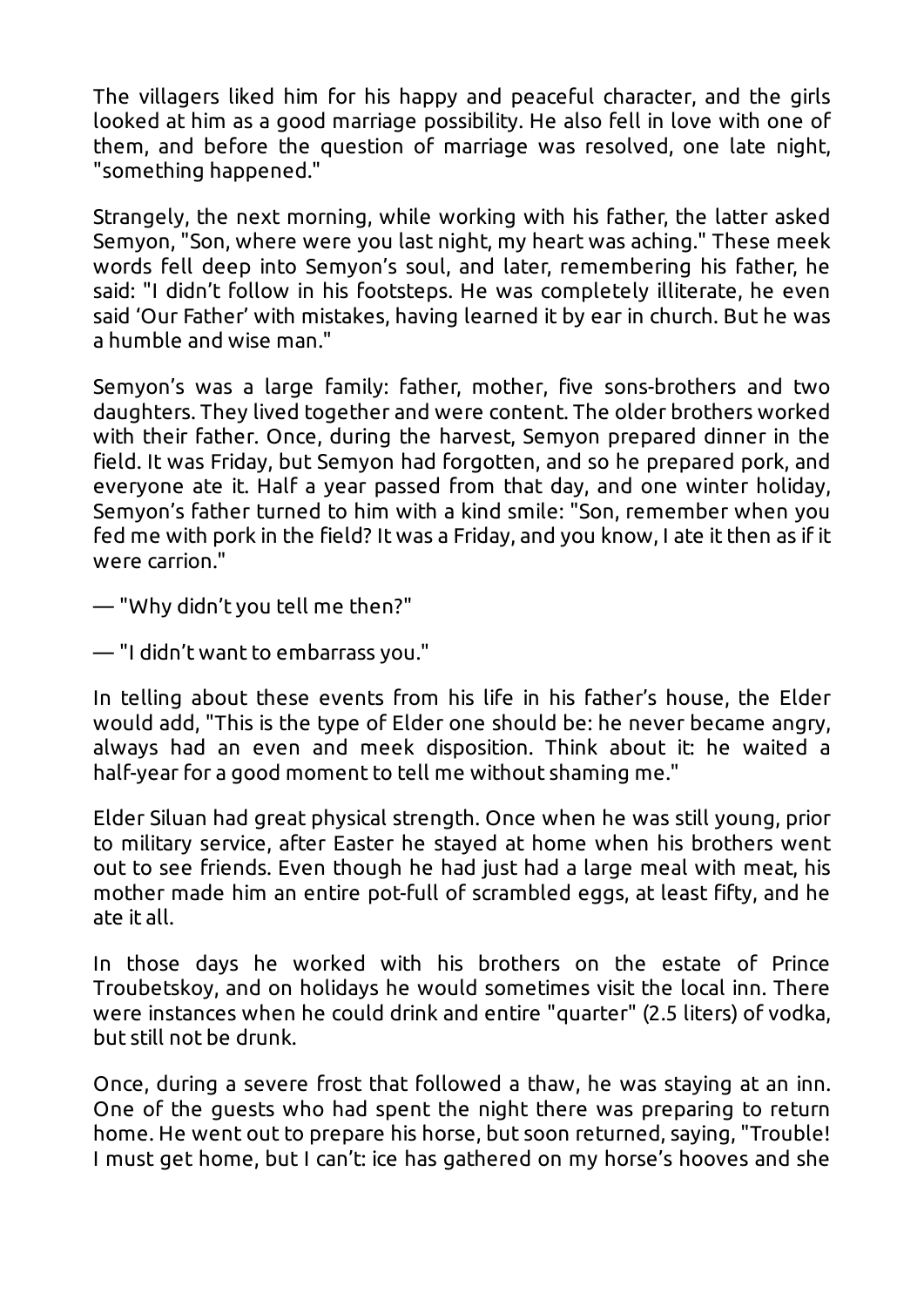won't let me break it off because it is too painful." Semyon said, "Come, I will help you." In the stable he took the horse's head under his arm and said to the peasant, "Break the ice off." The horse stood motionless during the entire process, and the peasant was able to ride off.

Semyon could take an entire cast-iron pot of boiling soup from the stove to the table where the gang of workers would be sitting. He could break a thick board in pieces with his fist. He could lift heavy objects and was able to withstand extreme temperatures and great physical labor with little food.

But this strength, which later helped him in his extraordinary struggles, was also the reason for his greatest sin, for which he had to do an extraordinary penance.

Once, during the yearly village religious holiday, Semyon was out walking and singing with friends as all the villagers gathered outside their huts. Two brothers — the village bootmakers — walked toward Semyon and his group. One of these brothers was also very strong, and a troublemaker. This day he happened also to be drunk. He came up to Semyon and tried to take away his accordion, but Semyon managed to pass it to his friend. Semyon began to ask the bootmaker to go in peace, but the latter, wishing apparently to show his strength in front of the entire village, jumped on Semyon. This is how the Elder described the situation:

> First I thought it better to retreat, but suddenly I became ashamed by the fact that the village girls would laugh at me, so I punched him in the chest. He flew backward and hit the ground in the middle of the road: blood and froth came from his mouth. Everyone grew frightened and so did I: I thought I killed him. I stood there even as the younger brother of the bootmaker took a big rock and threw it at me. I managed to turn in time, but the rock hit me in the back and I said to him, ' Do you want the same treatment?' I moved on him, but he ran away. The bootmaker lay long on the roadway, but people came to help him, washed him with cold water. It was a half-hour before he could get up, and with great difficulty they brought him home. For two months he was ill, but he lived. I had to be careful from then on because his brothers and friends would lie in wait for me in the evenings with knives and sticks, but God preserved me.

So it was that in the noise of young life the first sound of God's call to monasticism was drowned out in Semyon's soul. But God, who had chosen him, soon repeated the call with a type of vision.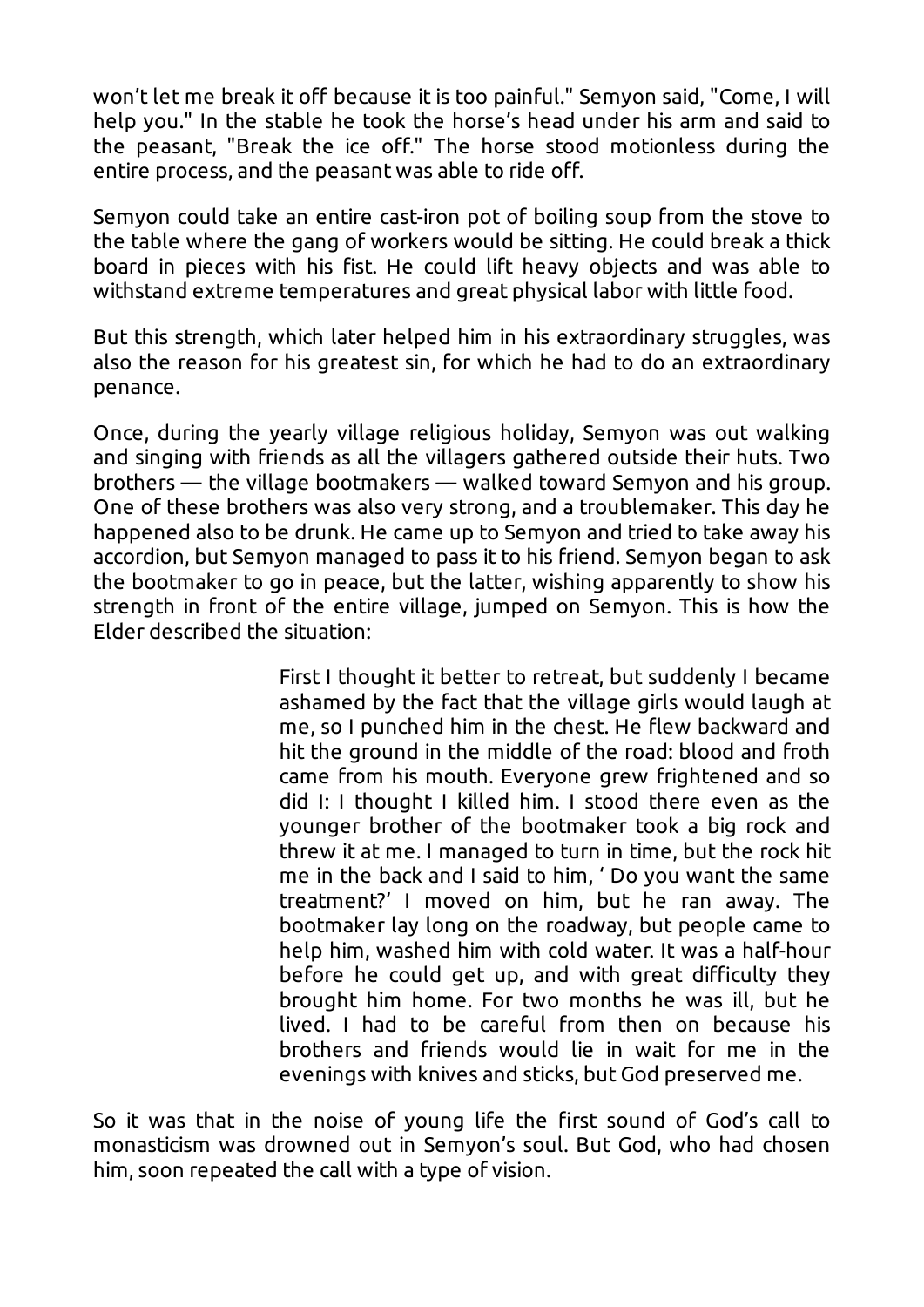Once, after spending some time indulging in earthly pleasures, Semyon fell asleep and in a dream saw that a snake had slid through his mouth inside him. He felt disgusted and awoke. At the same time he heard these words, "You swallowed a snake in your sleep and you are disgusted. That is how unpleasant it is for me to see your actions."

There was no one in the room. He heard only a voice that spoke those words, a voice that was extraordinary in its kindness and beauty. But the impression that voice made, in spite of its quietness and sweetness, was revelatory. The Elder was deeply and undoubtedly convinced that this was the voice of the Mother of God. To the end of his days he thanked the Mother of God for not forsaking him, for visiting him and helping him rise up from his fall. He said, "Now I see how the Lord and the Mother of God feel sorry for people. Think of it — the Mother of God came down from Heaven to show me, a lad, of the error of my ways."

He attributed the fact that he was unable to see the Virgin Mary to the unclean state he was in at the time.

This second call, which came not long before his military service, had a decisive influence on his choice of life. The first result of this call was a complete reversal in his lifestyle, which had taken on an unwholesome form. Semyon felt a deep shame for his past and began to ask genuinely for forgiveness from God. The decision to enter a monastery after military service returned with new strength. He acquired a strong sense of sin, and because of this he began to view everything in life differently from before. This different attitude became apparent not only in his own life and actions, but also in his conversations with others.

#### **Military Service.**

Semyon's military service took place in St. Petersburg, in the Life-Guards Sapper Battalion. Leaving for service with a living faith and deep feeling of penitence, he never ceased to remember God.

In the army he was liked as a well-disciplined, calm and orderly soldier. To his comrades he was a loyal and trusted friend. This was in fact, typical of the Russian army as a whole, where soldiers lived together as brothers.

Once, during a holiday, he went with three soldiers from his battalion to a large tavern in the capital, where there was much gaiety and music. A dinner with vodka was ordered and the group began to talk loudly. Semyon remained mostly silent, and one of his friends asked,

"Semyon, you are so quiet, what are you thinking about?"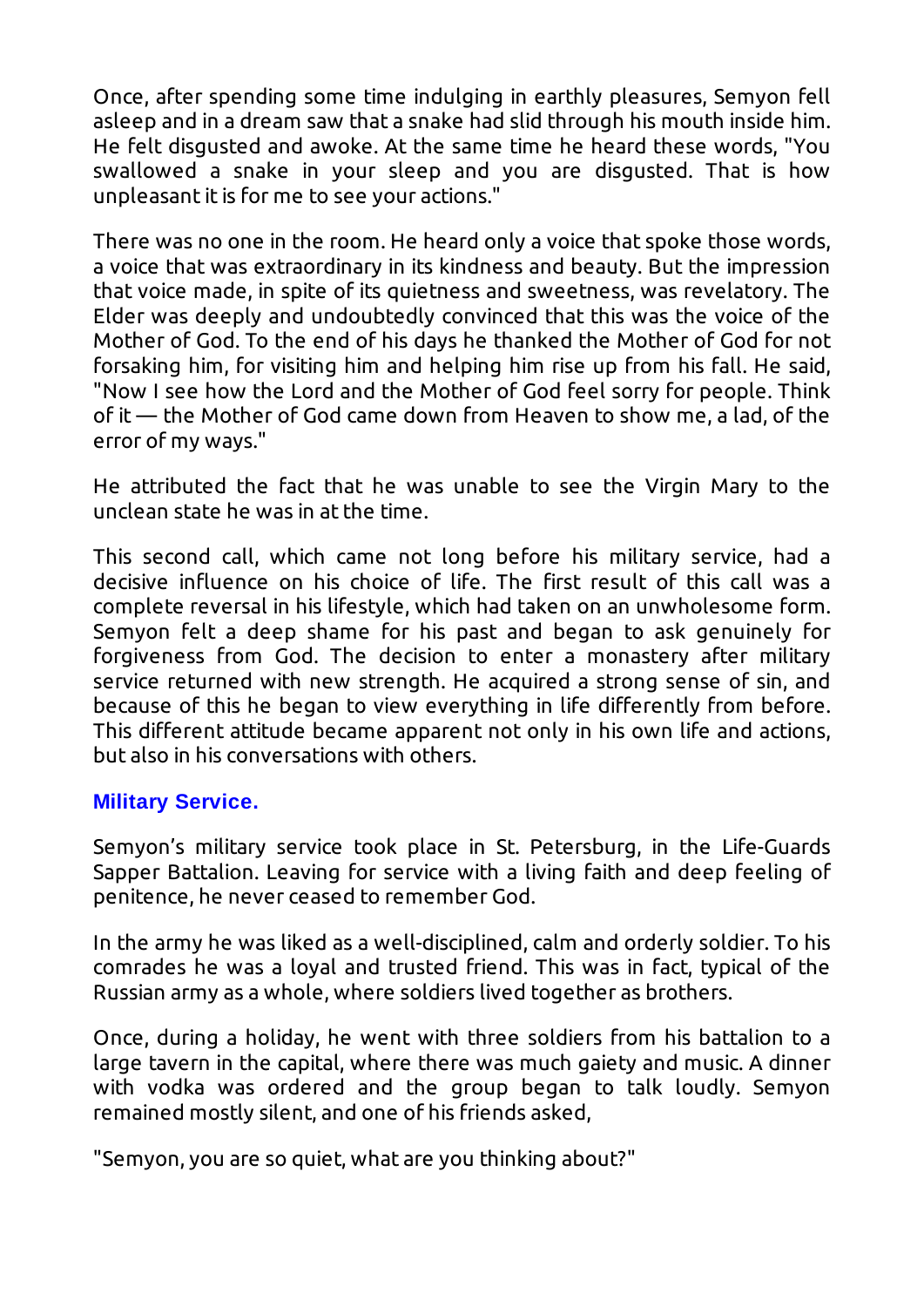"I am thinking: here we are in this tavern, eating, drinking vodka, listening to music and having a good time, and meanwhile on Mt. Athos monks are keeping the vigil and will pray all night. So, who of us will give a better answer on Judgment Day — we or they?"

Then another said," What a strange character you are, Semyon! We are listening to music and having a good time, and your mind is on Mt. Athos and Judgment Day!"

The words of this Guards soldier, that Semyon's "mind is on Mt. Athos and the Judgment Day," are applicable not merely to the moment when they were all sitting in the tavern, but to the entire period of his military service. His thoughts of Athos were also apparent in the fact that he sent money there on several occasions. One day he was walking from the Ust-Izhora camp, where the battalion was quartered in the summer, to the Kolpino post office to send a donation to Mt. Athos. Upon his return, not far from Kolpino, a rabid dog ran toward him. As it approached and prepared to bite him, he could only exclaim in fear, "Lord, have mercy!" As soon as the words left his mouth, some force pushed the dog aside as if it had encountered a wall; circling Semyon, it ran off toward a nearby village, where it bit a number of people and cattle.

This event left a deep impression on Semyon. He personally felt the proximity of God, who had saved him, and his faith became even stronger.

Having finished his military service, before departing for home, Semyon and the company clerk went to visit Father Ioann of Kronstadt to ask for his prayers and blessing. However, Father Ioann was absent from Kronstadt, so they decided to leave him letters instead. The clerk began to write a long letter in his best handwriting, but Semyon wrote only a few words: "Father, I wish to become a monk. Pray that the world does not detain me."



They returned to their barracks in St. Petersburg and, in the words of the Elder, the very next day he felt that all round him "the flames of hell were burning."

Leaving St. Petersburg, Semyon returned home, but he spent only one week there. Clothes and presents were collected for him to take to the monastery. He said good-bye to everyone and departed for Mt. Athos. But from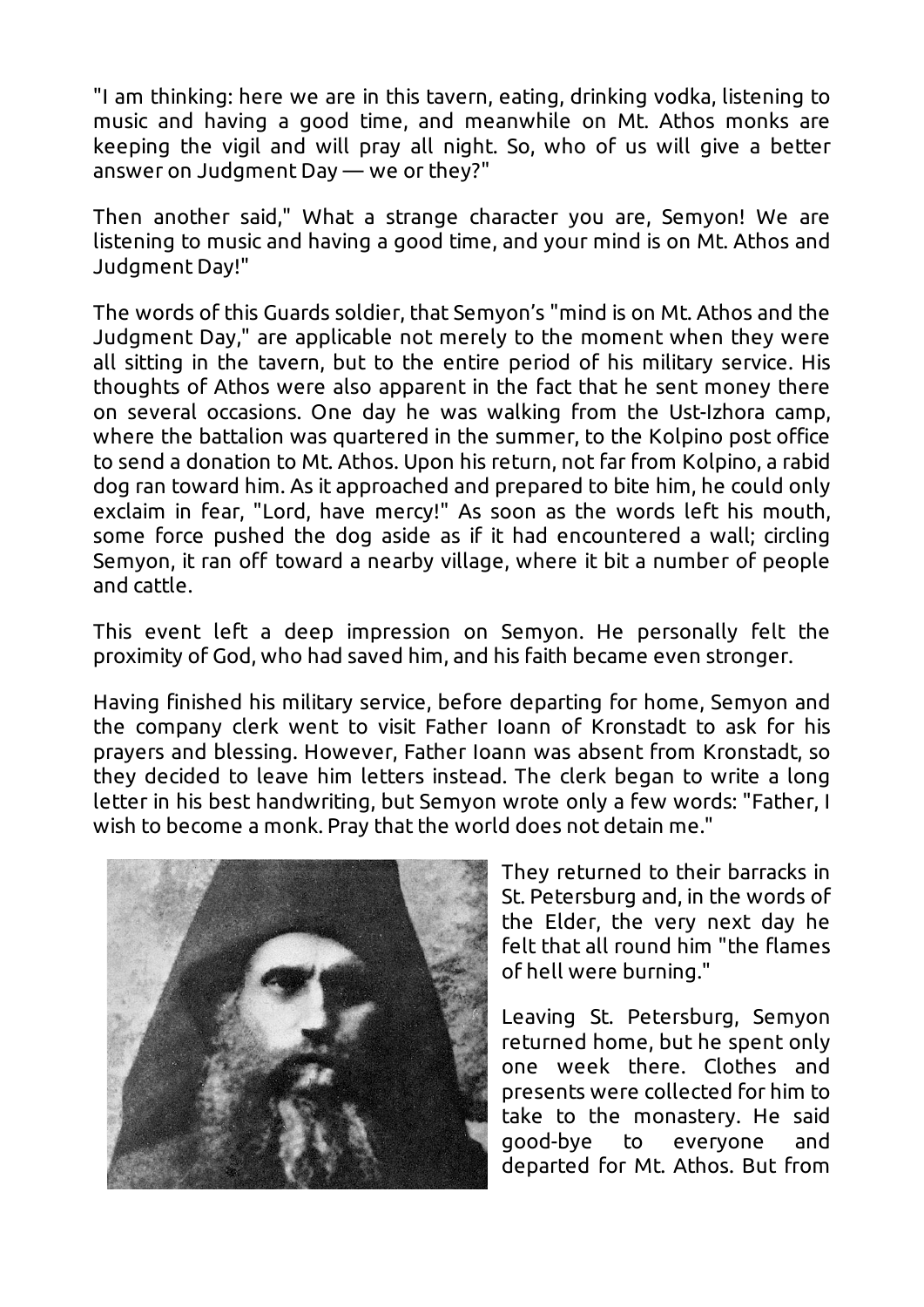

the day that Father Ioann of Kronstadt prayed for him, "the flames of hell" burnt round him no matter where he was: on the

train, in Odessa, on the ship and even in the monastery on Mt. Athos, in church, everywhere.

#### **Arrival on the Holy Mountain. Deeds as a monk.**

Semyon arrived on the Holy Mountain in the autumn of 1892, entering the Russian monastery of the holy martyr St. Panteleimon. Thus began his new life as a monk.

According to the customs of Mt. Athos, the novice "brother Simeon" was to spend a few days in complete calm, so as to ruminate on the sins of his life, and, having written them down, confess them to his priest. The hellish suffering he had endured brought forth in him a complete and sincere repentance. During the sacrament of Confession, he sought to free his soul from all that weighed on it, and for this reason he willingly and fearfully, without a trace of self-righteousness, confessed all the sins of his life.

His confessor then said to him, "You have confessed your sins before God, and know that they are forgiven... Now you must prepare to lead a new life... Go in peace and be joyous that the Lord has led you to this harbor of salvation."

Brother Simeon was prepared for spiritual feats by the centuries-old tradition of monastic life on Mt. Athos, filled with the ever-present memory of God: prayer in the cells alone, lengthy common services in the church, fasts and vigils, frequent confession and communion, reading, work, and works of penance. Soon he learned the Prayer of Jesus on the rosary. Only a brief while later, some three weeks, one evening during prayer before an icon of the Mother of God, the prayer entered his heart and continued to repeat there day and night, but it was some time before Simeon appreciated the greatness and rarity of this gift, received from the Mother of God.

Brother Simeon was patient, mild, and obedient; in the monastery he was held in high regard as a good worker of fine temperament, and this pleased him greatly. It was then that thoughts began to creep into his soul, such as, "You live a saintly life, you have repented, your sins have been forgiven, you pray incessantly, and you fulfil your obligations well."

These thoughts disturbed the mind of the novice and worried his heart, but due to his inexperience, Simeon did not know what to make of these feelings.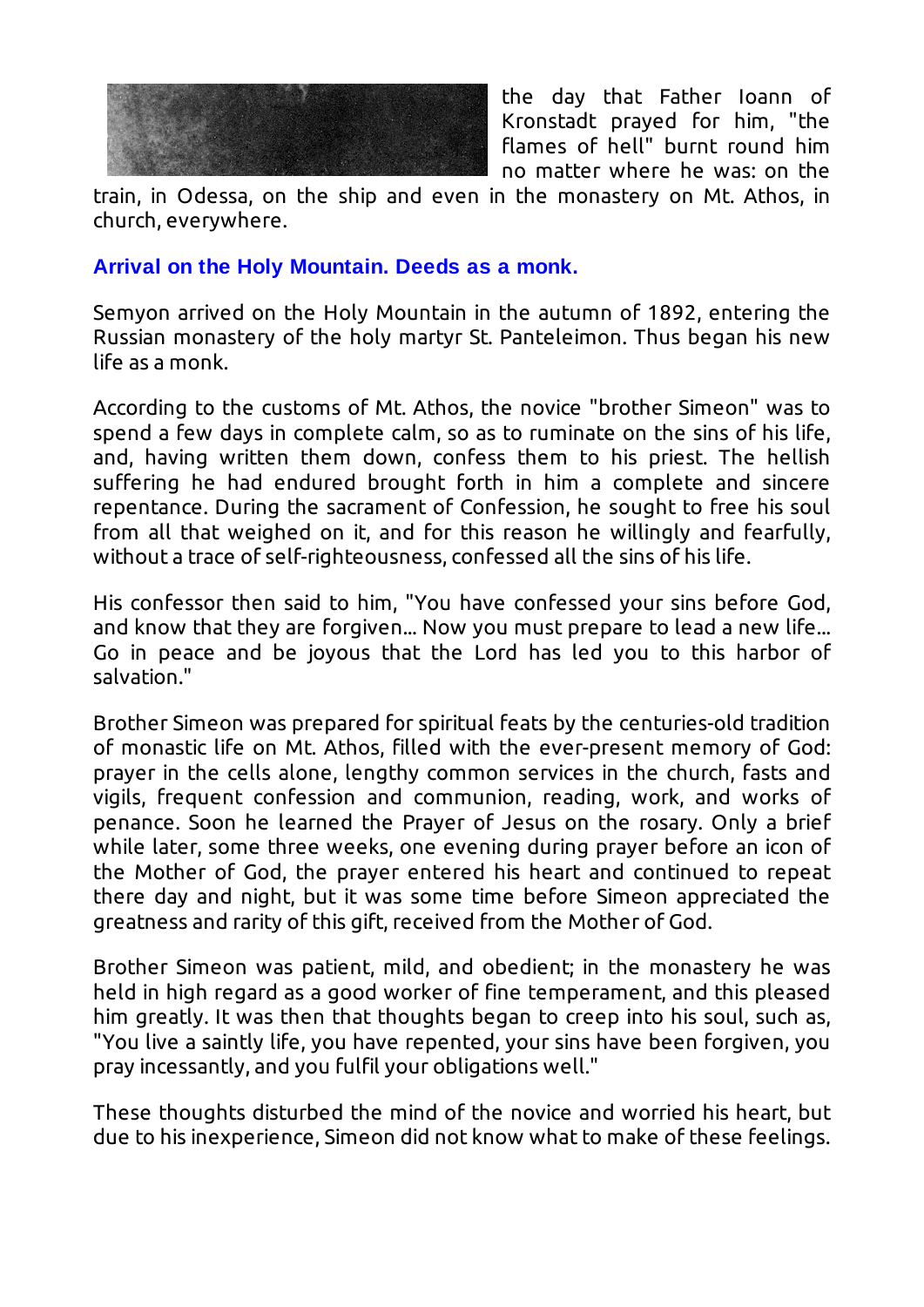One night, his cell filled up with a strange light, which showed through even his body, so that he could see his organs inside. A thought came to him, "Take this — it is grace," but his soul was confused, and he was left in a state of great anxiety. After seeing the strange light, he was visited by demons, and out of naivete he spoke with them, "as with people." Their visits became more frequent; sometimes they would say, "You are now a saint," and sometimes, "You will not be saved." Brother Simeon once asked a demon, "Why do you say such contradictory things: on the one hand I am holy, and on the other I will not be saved?" The demon laughed in answer, "We never tell the truth."

Contrary demonic insinuations, lifting him to heights of pride and throwing him into the depths of eternal damnation, burdened the soul of the young novice, bringing him to the verge of despair and causing him to pray with increasing fervor. He slept little and in brief spells. Physically strong, of heroic stature, he did not lie down in bed, but spent his nights in prayer either standing or sitting on a stool. When exhaustion overcame him, he would sleep for 15-20 minutes on his stool, and then rise again for further prayer.

Months passed, but the suffering of demonic visits only intensified. The young novice's spiritual strength began to falter, his courage was exhausted, the fear of death and despair gripped him, and a horrible feeling of hopelesness took hold of his entire being more and more often. Finally, he reached the brink of his despair, and, sitting in his cell one evening, concluded that, "It is impossible to reach God through prayer." With this thought he felt completely forlorn, and his soul darkened with hellish languor and anguish.

The same day, during vespers, on an icon of the Savior outside the church of the Holy Prophet Elijah by the windmill, he saw the Living Christ.

"The Lord mysteriously revealed himself to the young novice," and his entire body, his entire being, was filled with the fire of grace of the Holy Spirit, the same fire that the Lord brought to earth during His Coming (Luke 12:49). From this vision, Simeon fainted, and the Lord disappeared.

It is impossible to describe Simeon's condition in this hour. He had been sanctified by the glorious light of God, as though he had been removed from this world and spiritually transported to the heavens, where he heard unspoken words. At this moment, he was as though born anew from on high (John 1:13; 3:3). The meek gaze of the all-forgiving, all-loving, joyous Christ drew to Him his entire person, and having disappeared, continued to vitalize his soul with the sweetness of God's love through the vision of God outside the confines of worldly objects. Later, in his writings, Simeon often repeated that he came to understand the Lord through the Holy Spirit, that he saw God in the Holy Spirit. He also insisted that when the Lord Himself visits a soul, the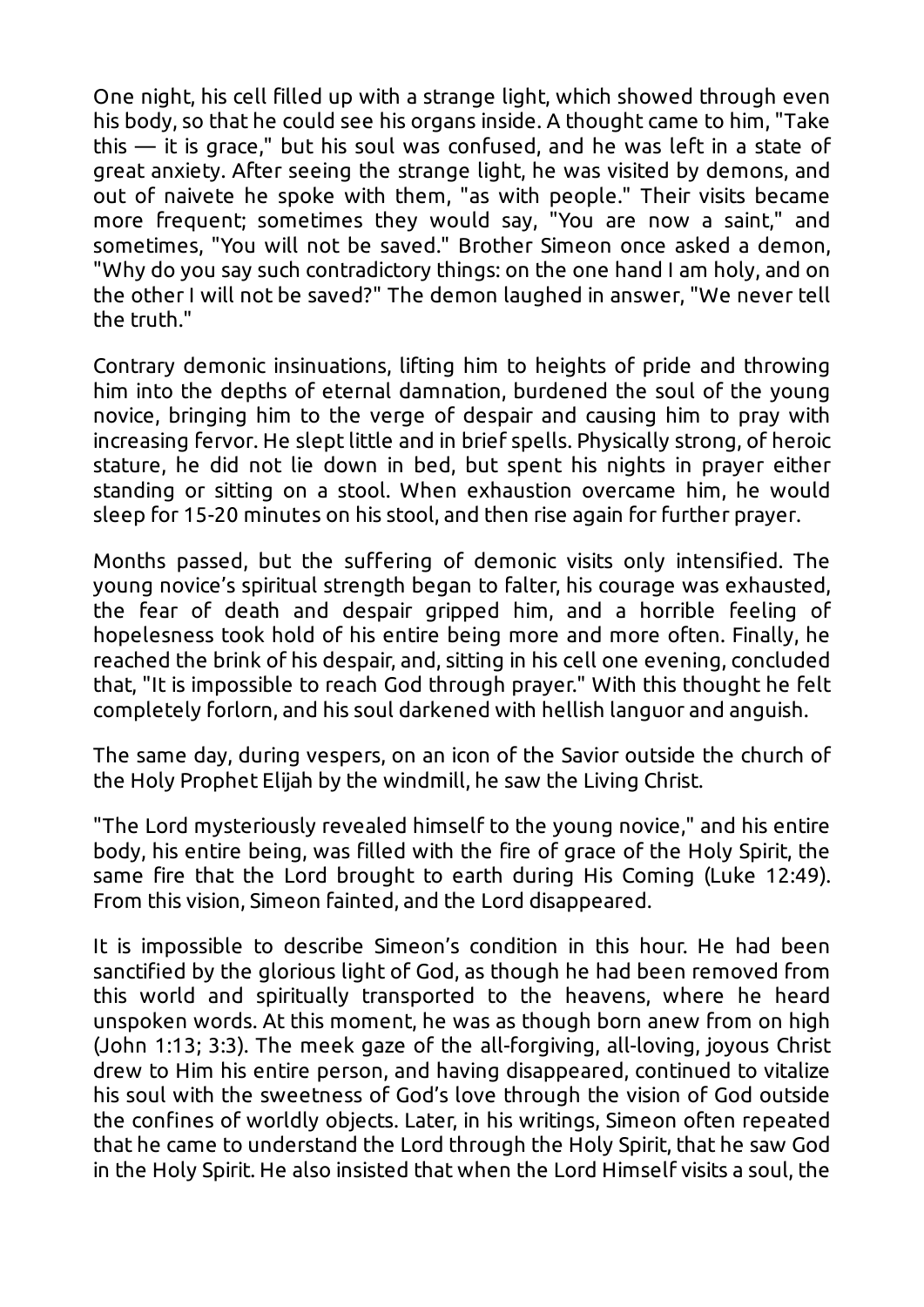soul cannot but recognize him as its Creator and God.

Comprehending its resurrection and having seen the light of true and eternal being, Simeon's soul experienced the joy of the Pascha for some time following this vision. Everything was great: the world was wonderful, people were nice, nature indescribably beautiful; and his body seemed different too: it was lighter and he appeared to have greater strength. But slowly the feeling of grace began to weaken. Why? What could be done to avoid its loss?

The search for an answer to this puzzle was sought in the advice if Simeon's spiritual guide and the writings of the ascetic Holy Fathers. "During prayer keep your mind free of all imagination and thought and concentrate it in the words of the prayer," admonished the Elder Father Anatoly of Holy Rusik. Simeon talked much with Elder Anatoly, who concluded his useful and didactic teaching with the words, "If you are already such, where will you be in old age?" Without wishing it, Anatoly's astonishment gave the young novice a strong push toward vanity, which Simeon did not yet know how to vanquish.

The young and inexperienced Simeon now embarked on the most difficult and complicated struggle against vanity. Pride and vanity bring with them all manner of sorrows and falls: grace disappears, the heart grows colder, prayer becomes weaker, the mind is distracted and various passions take root.

Now a monk, Siluan gradually becomes more adept at ascetic works, most of which appear impossible to the common man. His sleep remains fitful: 15-20 minutes several times a day. As before, he does not lie down, but sleeps sitting on his stool; in the daytime he labors as a worker; he follows the precepts of internal obedience and learns to submit his own will in order to more fully commit himself to doing the will of God; he abstains from food, talk, and extraneous movement; spends lengthy periods praying the Prayer of Jesus. And despite all this spiritual exertion the feeling of grace often leaves him, and at night he is surrounded by demons.

The constant change of condition from a feeling of some grace to a feeling of hopelesness in the face of demonic attack does not pass without bringing fruit. In this state of perpetual change, Siluan's soul becomes accustomed to constant internal battle, vigilance, and the diligent search for a solution.

Fifteen years passed since his vision of Christ. And one day, during a struggle with the demons, when, despite his efforts, it proved impossible to achieve a clear state of mind for prayer, Siluan rose from his stool to prostrate himself, but saw before him an enormous demon, obscuring the icon and expecting to take Siluan's bow for himself. The entire cell was full of demons. Father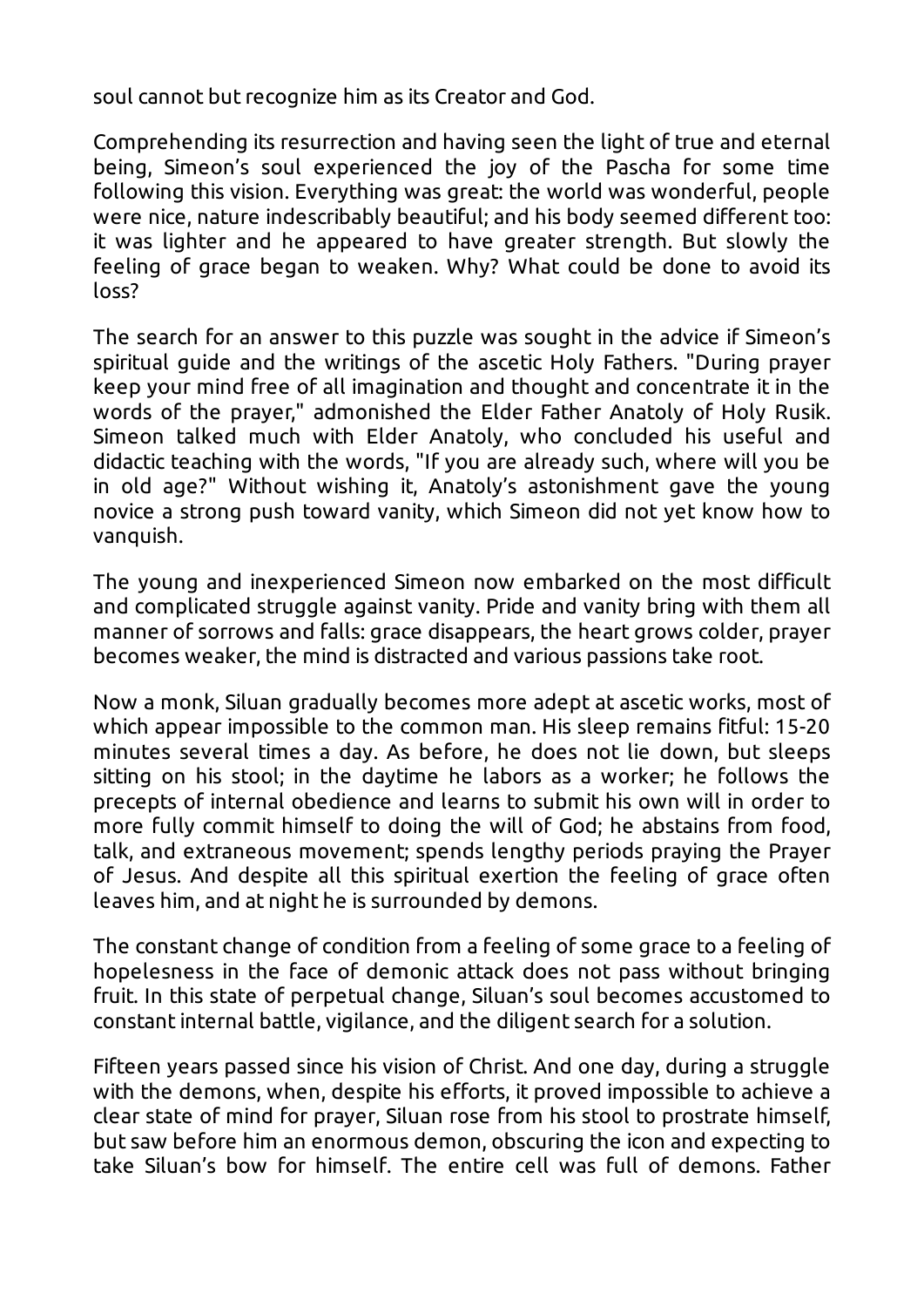Siluan sat down again on his stool, and, head hung low, with heavy heart prayed, "Lord, you see that I wish to pray to you with a clear mind, but the demons won't let me. Teach me what I must do so that they cannot distract me." And the answer came from within his soul, "The proud always suffer like this from demons." "Lord," said Siluan, "teach me what I must do to humble my soul." Once again the answer came from his heart: "**Keep your mind in hell and don't lose hope**."

From this moment he saw not in an abstract or intellectual manner, but with his entire being that the root of all sin, the seed of death is pride; that God is Meekness, and the person seeking to win God must win meekness. He understood that the indescribable sweetness of Christ's meekness that he had been given to experience during the Vision, was an inseparable aspect of God's love, God's being. From this moment he truly understood, that his entire spiritual labor must be directed toward attaining meekness. Thus with his own being, he was able to comprehend this great mystery of Being.

In this manner, his soul was exposed to the mystery of the struggle of Serafim of Sarov, who, following his vision of Christ in church during the Liturgy, also experienced a feeling of having lost grace and contact with God; who stood for a thousand days and nights in a desert on a rock, calling, "God, have mercy upon me, a sinner."

He finally saw the true meaning and force of Saint Pimen the Great's answer to his disciples, "Believe, my children! Where Satan is, there I will be." He understood that Saint Anthony the Great was sent by God to a shoemaker in Alexandria to learn the same lesson: from the shoemaker he learned to think, "All will be saved, only I will perish."

He understood from the experience of his life that the field of spiritual struggle with evil, cosmic evil, lies within a person's own heart. He saw with his soul that the tap root of sin is pride, that curse of mankind that tore people from God and thrust the world into endless sorrow and suffering; pride was that true seed of death that had enveloped mankind in the darkness of despair. From this moment, Siluan, now a spiritual giant, turned all his energies toward acquiring the meekness of Christ, which he was given to witness during his first Vision, but which he had not then been able to keep.

Now the monk Siluan stood firmly on the path of righteousness. From this day, his "favorite song," as he called it, became, "Soon I will die, and my cursed soul will descend into the closed black confines of hell, and there I alone will burn in a dark flame and cry for the Lord, 'Where are You, light of my soul? Why have You deserted me? I cannot live without you'." This prayer led to peace in Siluan's soul and to clarity in prayer, but even this flaming path was not a short one.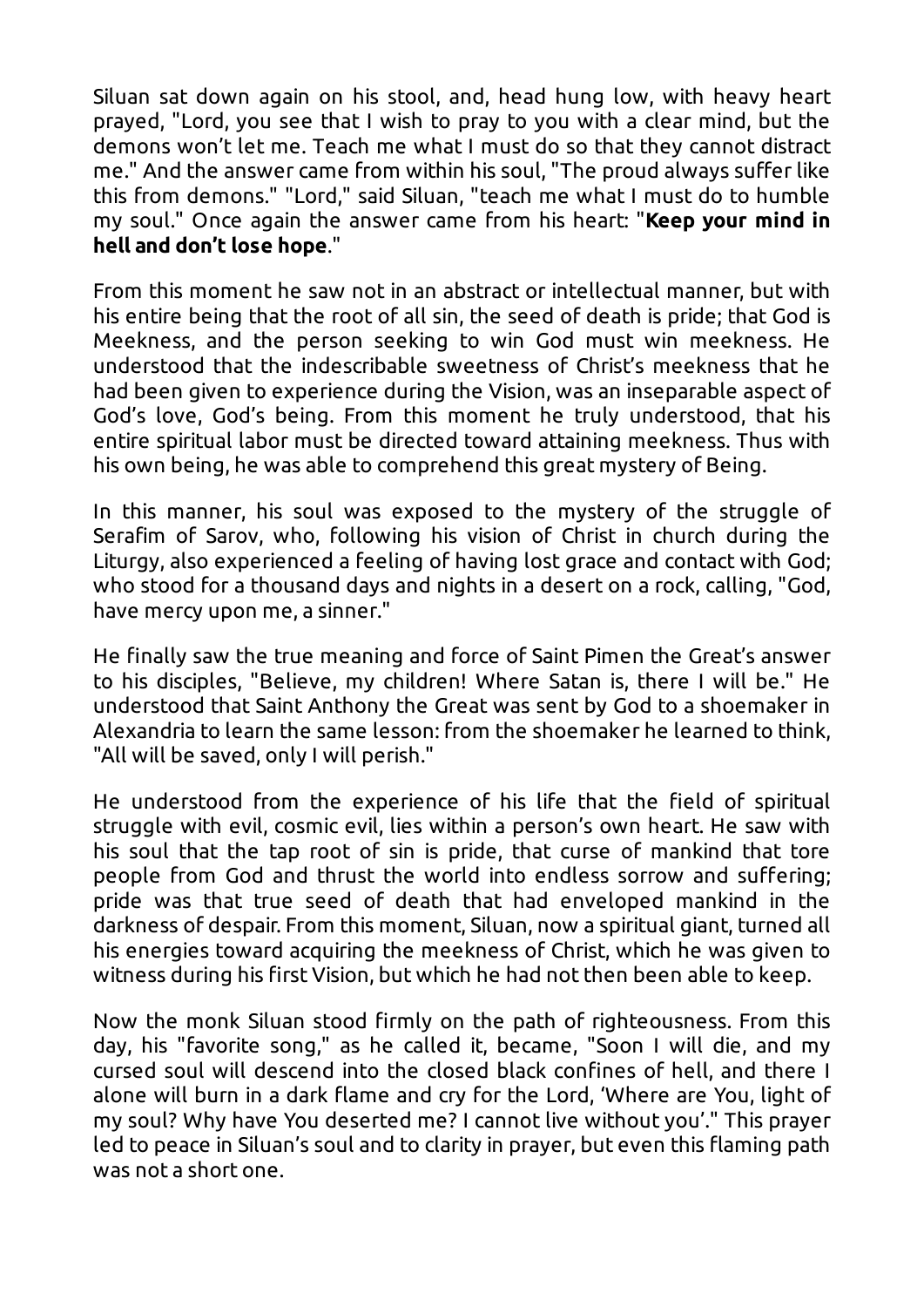Grace does not desert him as before. He **feels** it in his heart, he feels the living presence of God, God's mercy fills him with wonder, he experiences the depth of the world of Christ; the Holy Spirit once again fills him with the power of love. And though he is no longer as foolish as before, and though he has emerged wiser from the long and arduous struggle, though he is now a great spiritual wrestler, yet still he suffered from the inconstancy and mutability of human nature, and his heart cried with an inexpressable sorrow when he felt grace slipping from him. And this continued for fifteen more years, until one day he acquired through one sweeping exercise of the mind, invisible on the outside, the ability to vanquish that which had for so long defeated him.

By way of clear internal prayer, the ascetic learns the great mysteries of the soul. Entering his heart with his mind, first he finds his human heart, within which he sees, deeply hidden, the heart whose essence is not human at all. He finds this deeper heart, this spiritual, metaphysical heart, and discovers that the being of humanity is not something alien or external to him, but is organically connected to his own personal being.

"**Our brother is our life**," taught the Elder. Through Christ's love all people are accepted as an indivisible part of our own personal eternal being. The commandment to love your neighbor as you would yourself, he begins to understand as something other than a mere ethical norm; in the word "as" he sees not an indication of the level, or measure, of love, but a sign of the ontological commonality of being.

*"The Father does not judge, but has given judgment to the Son... because He is the Son of man"* (John 5:22-27). This Son of man, the Great Judge of the world, on Judgement Day will proclaim that "the one among the smallest of these" is Himself; in other words that the being of each individual is held in common with Him, and is included in His own personal being. All of humanity, "all of Adam," he has taken into himself and has suffered for all of Adam.

After the experience of the torments of hell, after God's admonition to "Keep his mind in hell," it became a habit of Elder Siluan to pray for the dead suffering in hell. But he prayed also for the living and for future generations. His prayer, which was not bound by temporal limits, erased any trace of the transient features of human life, and of enemies. He was given in the sorrow of the world to distinguish between those who experienced God and those who did not. It became unbearable for him to consider that people could languish in the depths of darkness.

Once a hermit-monk said to him that "God would punish all atheists. They will burn in an eternal flame." It appeared to give this monk satisfaction that they would be punished by eternal fire. But Elder Siluan, with some worry, asked,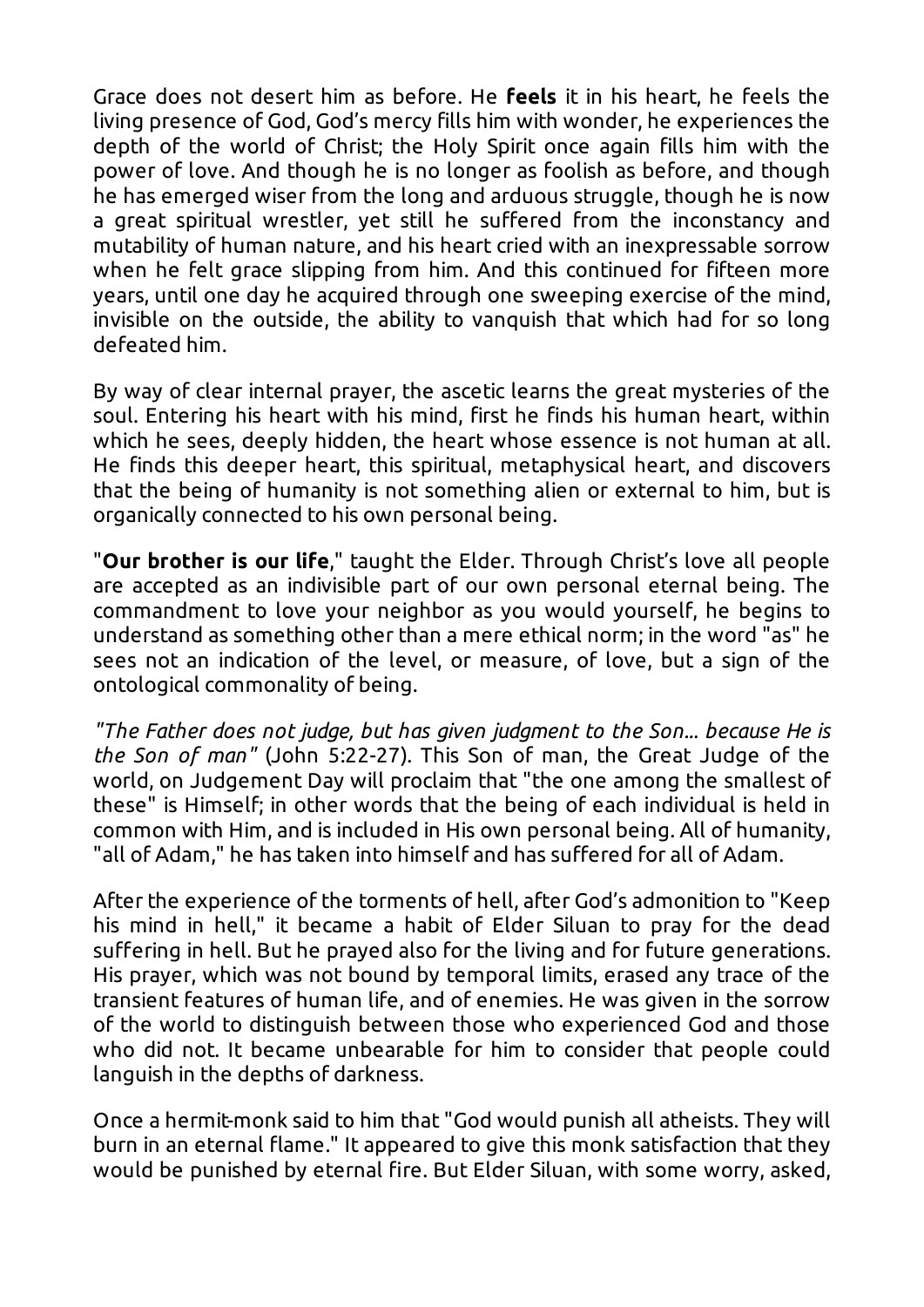"Tell me please, if you are placed in Heaven, and from there you see how others burn in hellish flames, would you remain detached?" "What can you do — it's their own fault," countered the monk. The Elder, filled with sorrow, answered, "Love cannot accept that... Everyone must be prayed for."

And indeed, he prayed for everyone; to pray only for himself became a foreign concept. All people are disposed to sin, and all are stripped of God's glory (Romans 3:22). For Siluan, having been exposed to the glory of God and having been denied it, the very thought of such denial was too heavy to bear. His soul languished in the consciousness that people live without knowing God and His love, and he prayed with great prayer that the Lord through his inscrutable love should allow them to know Him.

Till the end of his life, despite waning strength and sickness, Siluan continued to sleep for only brief spells. He had much time for individual prayer, and he remained in prayer constantly, changing its form to fit circumstances. He prayed especially strongly at night, before the matins. That was when he prayed for the living and the dead, for friends and enemies, for the entire world.

### **Teachings and**

### **admonitions of Elder Siluan**

**Contents**: On the condition of man. The will of God. A word on prayer. On humility. On the world of the soul. On grace. On love. On pastors. On thought and vainglory. On obedience. Final word.

#### **On the condition of man.**

People, until they come to know something greater, are satisfied with the little that they have. Man is like a village rooster who lives in a small enclosure with few people and farm animals about, who knows his ten hens and is content with this life, because he knows no more. But an eagle, who circles high in the clouds, and sees great distances with his sharp eyes, who hears the sounds of the earth and revels in its beauty, who knows many lands, seas and rivers, and sees a multitude of animals and birds, would not be content to live in a small enclosure with a rooster.

It is the same in spiritual life. Whoever has not known the grace of the Holy Spirit is like the rooster who does not know the flight of the eagle; he cannot comprehend the sweetness of tender emotion and love of God. He knows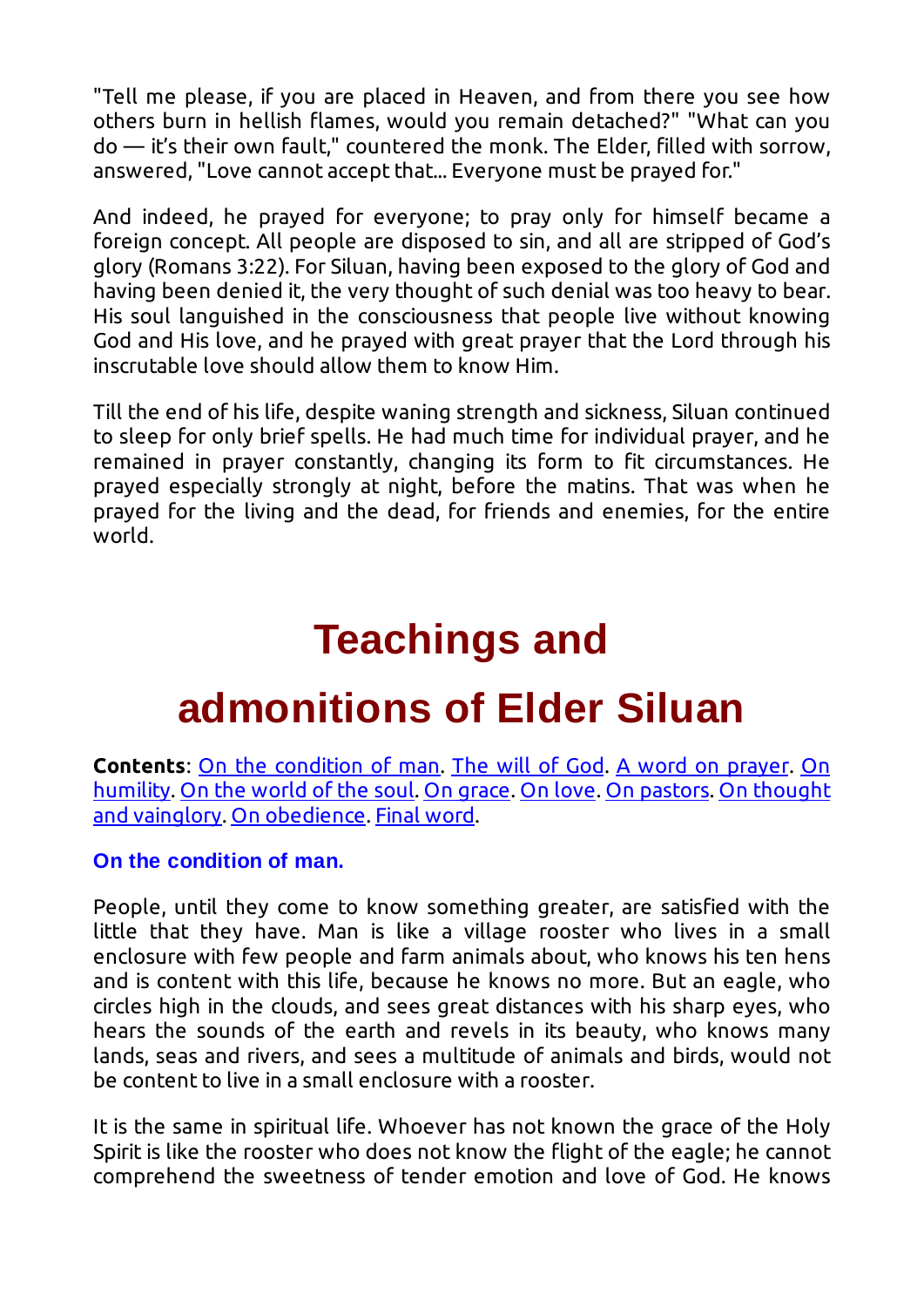God from nature and from Scripture, he is satisfied with the law and is content with his lot as is the rooster, and does not feel sorrow that he is not an eagle. But he who has experienced the Lord through the Holy Spirit, he prays day and night, because the grace of the Holy Spirit calls him to love the Lord, and the sweetness of the Lord's love gives him the ability to carry the burdens of the world with ease; his soul pines only for the Lord and searches constantly for the grace of the Holy Spirit.

We are all suffering on this earth and searching for freedom, but few know what freedom is and where it can be found. The Lord gives the repentant His peace and the freedom to love Him. Oh, my brothers, all the earth, repent while you still have time. God awaits our repentance with mercy. And all the heavens, all the saints await our repentance. As God is love, so the Holy Spirit in the saints is love. Ask, and the Lord shall forgive. And when you receive absolution from your sins, then your soul will be joyful and happy, and the grace of the Holy Spirit will enter your soul, and you will say, "Here is true freedom: it is in God and of God."

The grace of God does not hinder freedom, but only helps to keep the commandments of God. Adam was in grace, and his will was not fettered. So too the angels are in the Holy Spirit, but their free will is not taken away.

The Lord wants us to love each other; this is the essence of freedom — love for God and for your neighbor. This is both freedom and equality. But in earthly titles there can be no equality; this is of no concern to the soul, however. Not everyone can be a king or a prince; not everyone can be a patriarch or an abbot, or a leader, but no matter what your title you can love God and serve Him, and that is all that matters. And whoever loves God more on earth shall be in greater glory in the Kingdom.

#### **The Will of God.**

When you have no kind mentors, then you must submit humbly to the will of God. And then the Lord will make you wiser with His grace, for the Lord loves us more than words can describe.

It is a great goodness to submit to the will of God. Then your soul is filled with the Lord only, and it has no other thought, it prays to God with a special purity, and feels the love of God, even though the body may suffer. When the soul has submitted wholly to the will of God, then the Lord Himself begins to lead it, and the soul learns directly from God, where before it had learnt from teachers and Scripture. But it is very rare that the Teacher of a soul should be the Lord Himself through the Holy Spirit, and few know of this, except those who live according to the will of God.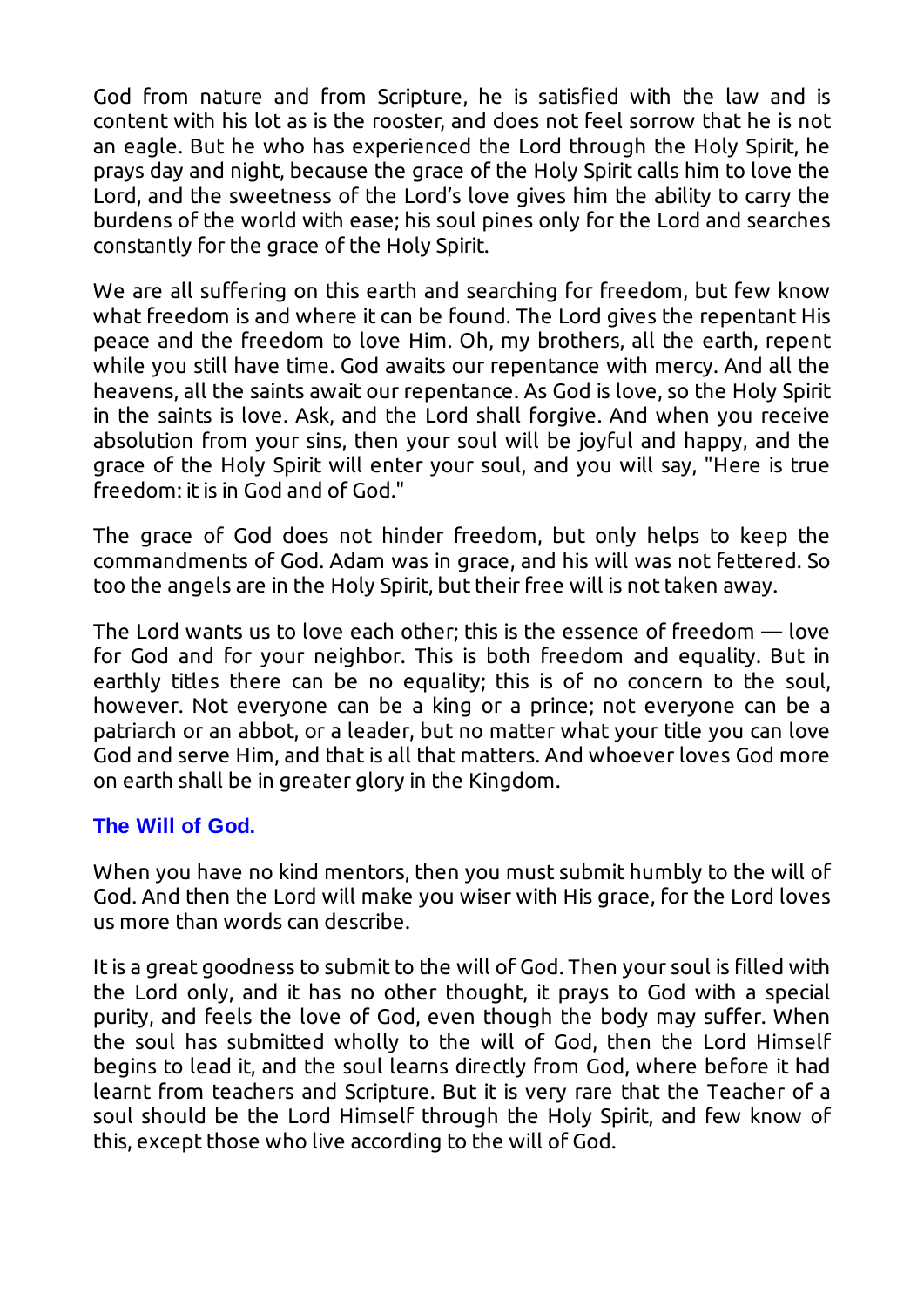The proud do not wish to live according to the will of God, they prefer to direct their own lives, and they do not understand that man lacks the capacity to direct his own life without God. And when I lived in the world and did not know the Lord and His Holy Spirit, I did not know how much the Lord loved us; I only depended on my own abilities. But when through the Holy Spirit I felt the presence of Our Lord Jesus Christ, the Son of God, then my soul submitted to God, and everything wicked that befalls me I accept with the words, "The Lord watcheth over me, what have I to fear?" Previously, I could not live like this.

The most precious thing on earth is to know God and at least in part understand His will. The soul that has felt God must submit to his will in everything and live before Him in fear and love. In love, because the Lord is love. In fear, because it must be afraid to insult God by some evil thought.

How do you know whether you are living according to the will of God? Here is a sign: if you long for some thing, then you have not submitted to the will of God, even though you may think that you live according to His will. Whoever lives according to the will of God does not concern himself with anything. And if he needs some thing, then he submits himself and that thing to God; and if he does not receive it, then he remains content as though he had received it. The soul which has submitted to the will of God, fears nothing: neither storm nor bandits; **nothing**. And whatever should happen, it says, "It is God's will." If the body is ill, the soul thinks, "Then I am in need of this illness, otherwise God would not have given it to me." And so the body and the soul remain at peace.

Any soul that feels burdened by doubt must appeal to the Lord, and the Lord shall answer it. But in general, this should only be done in an hour of crisis and confusion; ordinarily, one should appeal to a confessor, for this is an expression of humility. The Lord has provided for the Holy Spirit to be present on earth, and those in whom He lives feel Heaven in their hearts. Perhaps you ask, why do I not feel such grace? Because you have not submitted to the will of God, but live according to your own.

We must always pray, so that the Lord will tell us what we must do, and the Lord will not leave us in confusion. Adam was unwise not to ask the Lord about the fruit brought to him by Eve, and so lost Eden. David did not ask the Lord, "will it be good if I take for myself the wife of Uriah?" and so fell into the sins of murder and adultery. And so all the saints who have sinned, sinned because they did not call upon God for help and spiritual guidance. Saint Serafim of Sarov once said, "When I spoke of my own mind, I made mistakes."

If you speak or write of God, then pray and ask the Lord for help and guidance, and the Lord will aid and teach you. And if you are bewildered, bow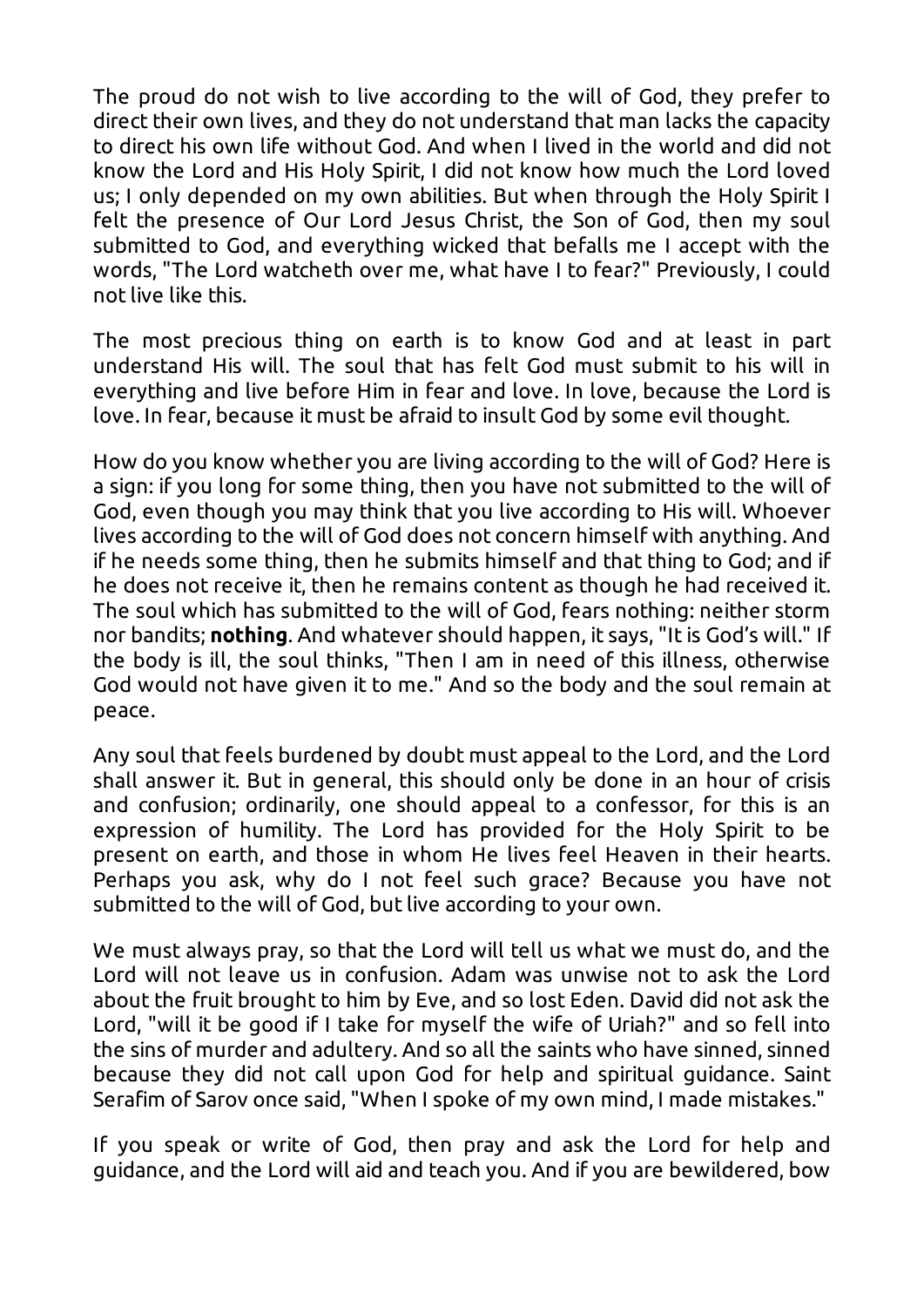three times and say, "Merciful Lord, You see that my soul is confused, and I fear falling into sin, guide me, oh Lord." And the Lord will certainly direct you because He is very close to you. If you doubt this, then you will not receive that for which you ask. Thus the Lord said to Peter, "Why did you doubt, you of little faith" (Matthew 14:31), when Peter began to drown in the water. It is the same with the soul that begins to drown in evil thoughts when it enters into doubt.

And so, only the Lord knows all; as for us, whoever we are, we must pray to God for enlightenment and turn to our spiritual confessors, so as not to make mistakes.

#### **A Word On Prayer.**

Whoever loves the Lord remembers Him always, and this memory of the Lord gives birth to prayer. If you do not remember the Lord, you will not pray; in the absence of prayer the soul languishes without the love of God. For it is through prayer that we feel the grace of the Holy Spirit. Prayer saves man from sin, for a praying mind is busy with God and stands in humility before the Lord, whom the soul recognizes.

Prayer is given to those who pray, as the Scriptures say, but prayer offered only by force of habit, without heartfelt sorrow for sins, is not pleasing to the Lord. A loving soul cannot abstain from prayer, for it strives to reach Him through the grace which it feels by means of prayer.

For prayer we have been given churches, in which services are conducted according to books, but you cannot take a church with you, and even books are not always available, whereas internal prayer is with you always and in all places. Holy rites are performed in churches in the presence of the Holy Spirit, but the soul is the best church of God, and whoever prays in the soul knows the world as his church. But this is not for everyone.

Many pray aloud and like to pray from books, and this is good, and the Lord accepts their prayers and has mercy on them. But if someone should pray to the Lord and be thinking of something else, this prayer will not be heard. Whoever prays through habit has no change in prayer, but whoever prays with feeling has many changes: there is a struggle with the enemy, a struggle with oneself, with passions, a struggle with others, and one must remain hearty. Many like to read good books, and this is commendable, but prayer is best.

If your mind wishes to pray in your heart and cannot, then read the prayer aloud and keep your mind on the words of the prayer, as the "Ladder" recommends. In time, the Lord will give you prayer of the heart without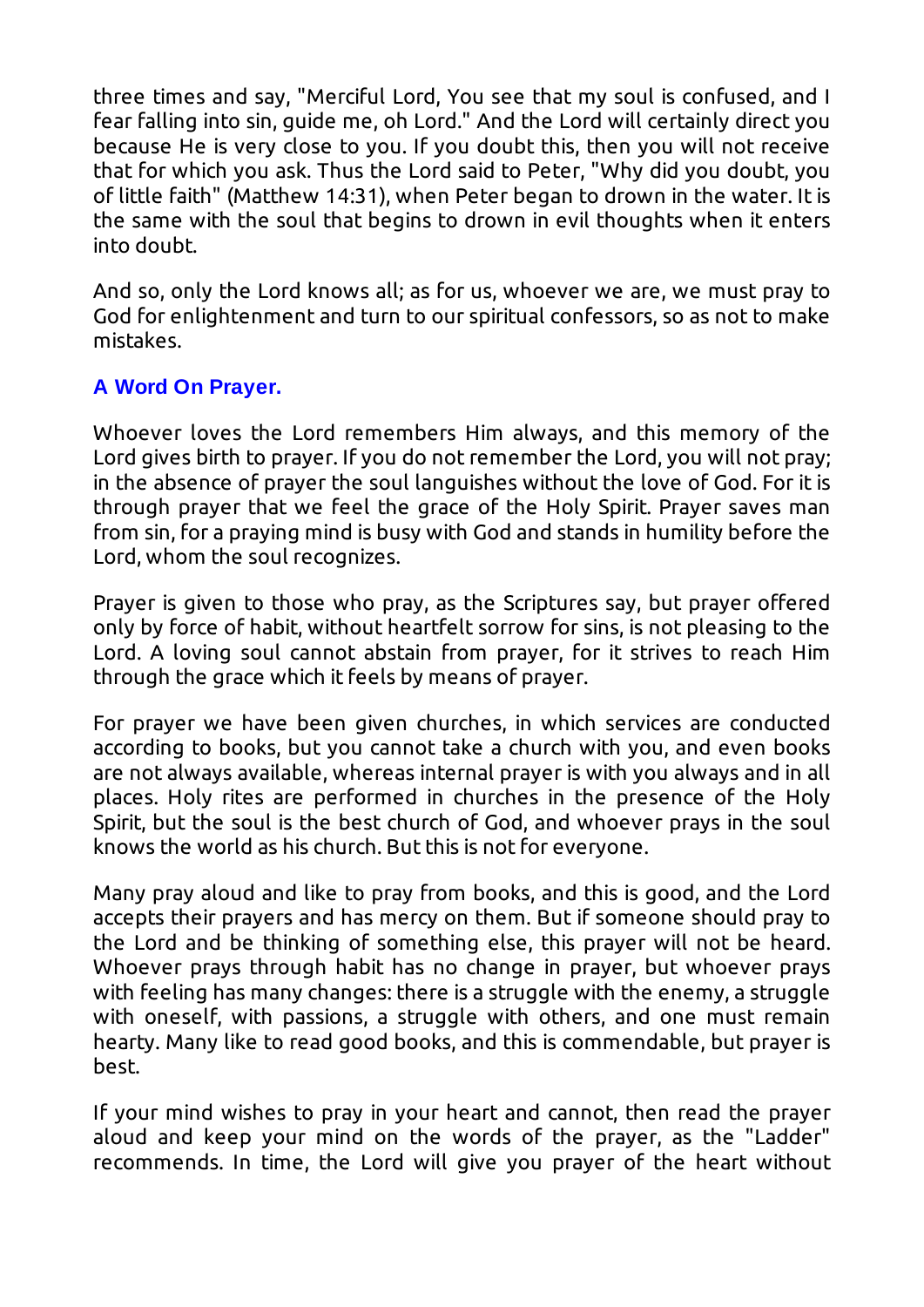interfering thoughts, and prayer will become easy. Some have damaged their hearts by forcing their minds to pray in their hearts and have even reached a point where their mouths could not say the words. Know the order of religious life: gifts are given to a simple, humble, attentive soul. Whoever is obedient is sparing in everything: food, words, acts; to these the Lord gives prayer, and it repeats easily in the heart.

Unceasing prayer derives from love and is lost through passing judgment, idle talk and intemperance. Whoever loves God might think about Him day and night, because **no activities can stand in the way of loving God**. The Apostles loved God and the world did not stand in their way, though they understood the world, and prayed for it, and preached.

#### **On Humility.**

It is a great sign of grace to learn Christian humility: it becomes easier to live, and everything becomes dearer to the heart. Only to the humble does the Lord show himself through the Holy Spirit, and if we are not humble, then we cannot see God. Humility is that light, by means of which we can see the Light of God, just as we sing "In Your light we see the light."

There is a great difference between the simplest person who has felt the Lord through the Holy Spirit and the person, though he may be prominent, who has not felt the grace of the Holy Spirit. There is a great difference between believing only that God exists, experiencing Him only through nature or the Scriptures, and experiencing Him through the Holy Spirit. If one has experienced God through the Holy Spirit, his soul burns with love for God day and night, and it can no longer be tied to anything earthly. The soul which has not felt the sweetness of the Holy Spirit, feels joy in the vanity of earthly fame or wealth, but the soul that has experienced God through the Holy Spirit, desires only the Lord, and places no value on wealth or earthly glory.

If we were humble, the Lord in His kindness would show us everything, reveal all secrets, but we are not humble, we are proud and vain over all details, and in this we suffer ourselves and torment others.

The Lord does not reveal Himself to proud souls. The proud soul, even if it has read all the books, will never understand the Lord, for in its pride it does not allow any room for the grace of the Holy Spirit, and God is only experienced through the Holy Spirit. Pride does not allow the soul to enter on the path of faith. I give this advice to the unbeliever: let him say, "Lord, if You exist, then enlighten me, and I will serve You with all my heart and soul." For this humble thought and preparedness to serve God, the Lord will certainly enlighten him.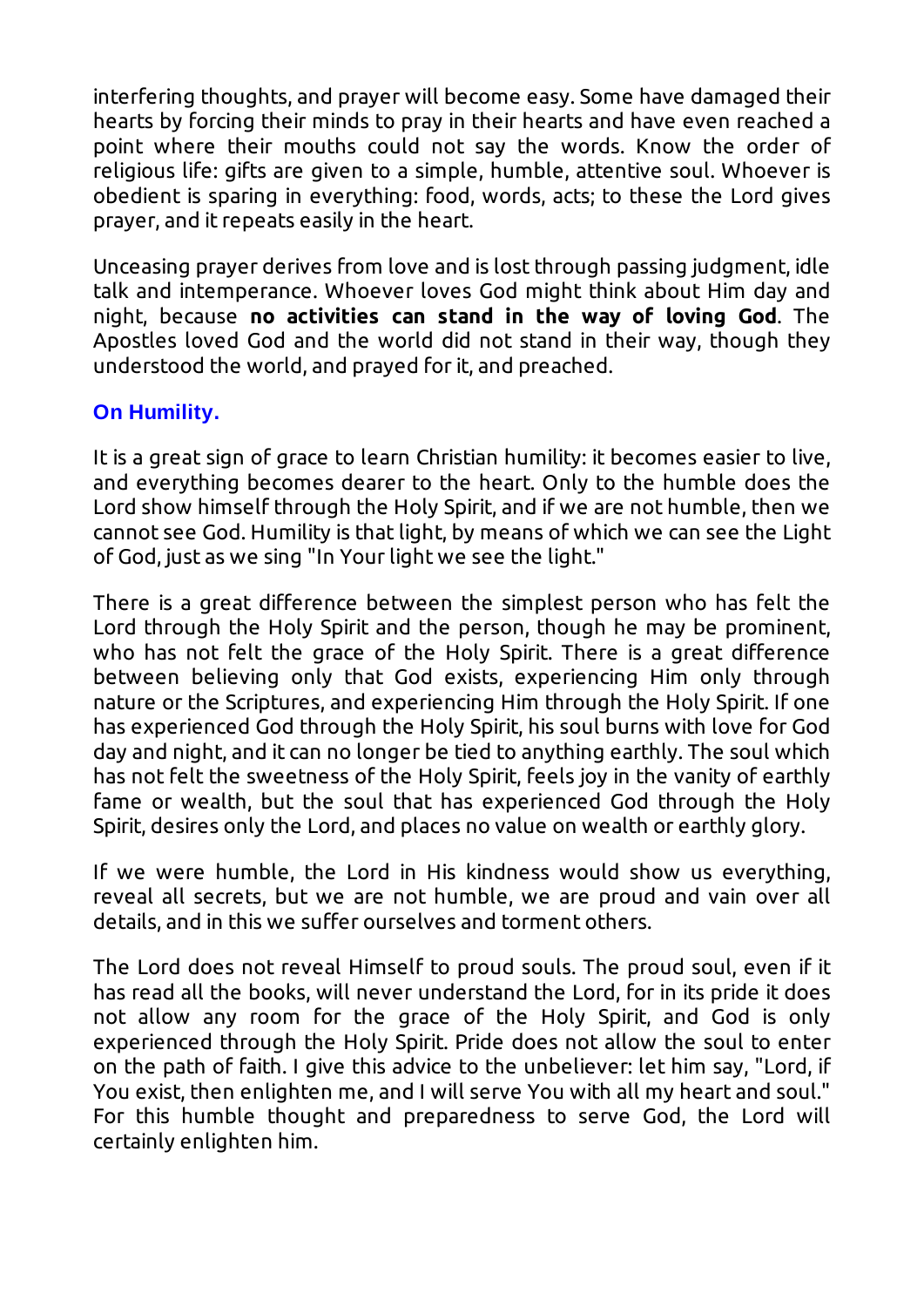The Lord, though He is merciful, tests the soul with hunger and does not bestow grace until it learns humility. The proud person fears reproach while the humble does not. Whoever has acquired the meekness of Christ is always prepared to reproach himself and welcomes abuse, and sorrows when he is complimented. But this is only the first step in humility; when the soul experiences the Lord through the Holy Spirit in His humility and meekness, then it sees itself as worse than all.

The Lord has taught me to hold my mind in hell, and not to despair. And this is how my soul becomes humble, but this is not yet real humility, which is indescribable. As the soul moves toward the Lord, it becomes fearful, but when it sees the Lord, then it becomes immensely joyous from the beauty of His glory, and it forgets everything earthly in the face of the love of God and the sweetness of the Holy Spirit. This is the Lord's Heaven. Love will surround everyone, and from the humility of Christ they will be glad to see others above them. The humility of Christ exists in the lowly: they are happy in their lowliness. This was given to me to understand by the Lord.

The Lord said, "Learn from Me to be meek and humble of heart." There are many types of humility. You can be obedient and reproach yourself in everything — this is a form of humility. Another can repent his sins and count himself the lowest before Christ — this is also a form of humility. But when a soul sees the Lord through the Holy Spirit in all His meekness and humility, then it also becomes humbled to its limits. This is a special sort of humility which cannot be described, it can only be experienced through the Holy Spirit. And if people could experience the Lord through the Holy Spirit, they would all change — the wealthy would despise their wealth, the learned their studies, the powerful their glory and authority, and all would be humbled and would live in great peace and love, and the earth would be filled with great joy. He who has experienced God through the Holy Spirit has a different understanding and taste.

The Lord loves people, but sends them sorrows, so that they can understand their weakness and be humbled, and for their humility they can accept the Holy Spirit. With the Holy Spirit all is good, all is joyous, all is wonderful.

One might suffer greatly from poverty and ill-health, yet not be humbled: and so suffer in vain. But whoever is humbled is happy with any fate because the Lord is his wealth and joy, and all people will be amazed at the beauty of his soul.

You say, "I have great sorrow." But I say, or rather, the Lord Himself says, "Have humility," and you will see your sorrows dissolve into peace, so that you yourself will be amazed and say, "Why did I suffer and torment myself so?" Now you are joyful because you have become humble and the grace of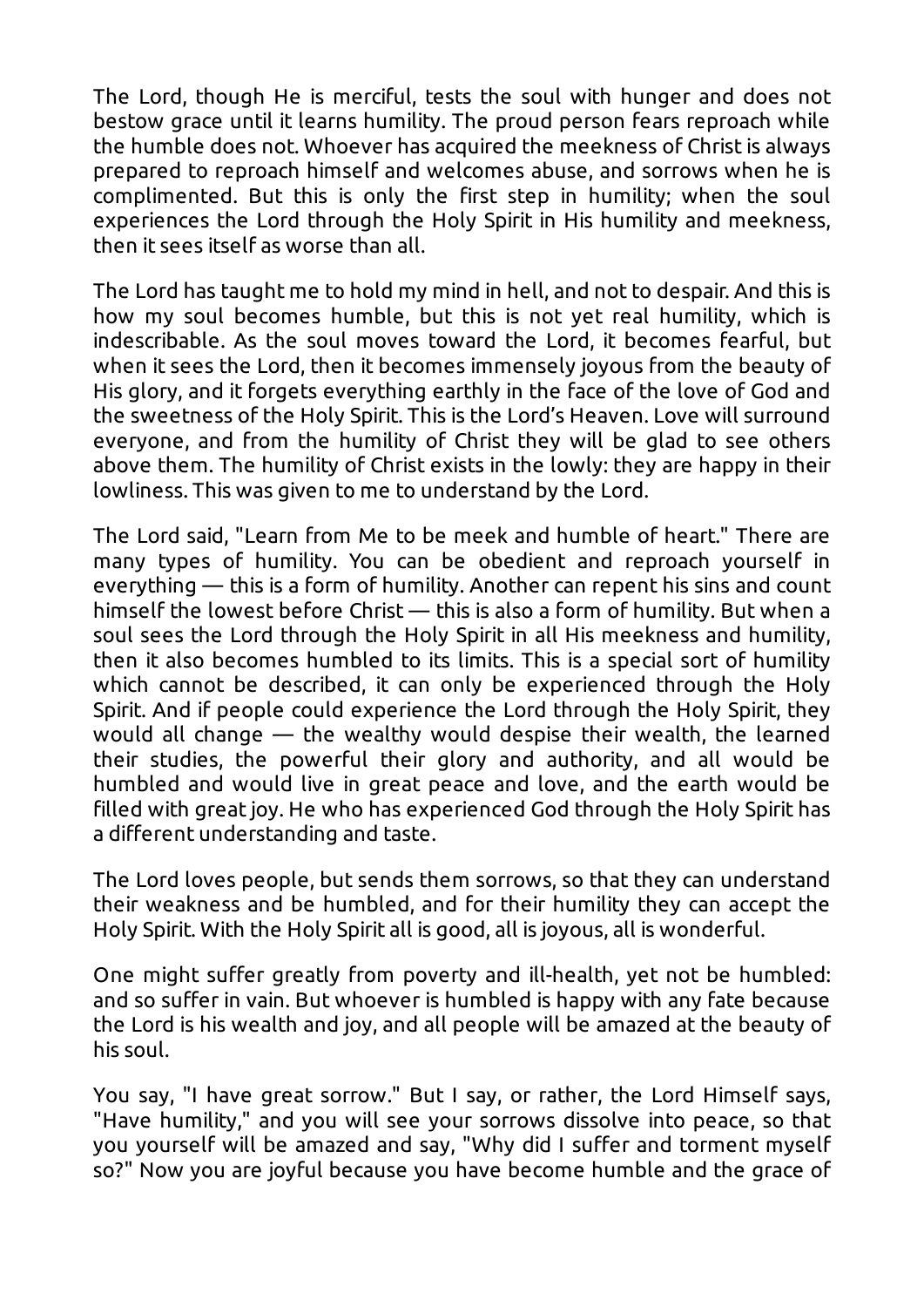God has descended upon you. And should you even remain alone in poverty, joy will not leave you because there is the peace in your soul of which the Lord said, "I give you My peace." Thus does the Lord give His peace to all humble souls.

The soul of the humble person is like the sea: cast a stone into the sea, and for a moment it will disturb its serenity, and then sink to the depths. Sorrows sink in the heart of the humble because the power of the Lord is with them.

Previously I thought that the Lord performed miracles only in response to the prayers of saints. But now I know that the Lord will perform a miracle even for a sinner as soon as his soul is humbled, for when a person learns humility, then the Lord shall hear his prayers.

In their inexperience, many believe that one or another saint performed a miracle, but I have learned that it is the Holy Spirit residing in a person who performs the miracle. The Lord hopes that we will all be saved and be with Him eternally, and for that reason He listens to the prayers of a sinner for the good of others and for the one who prays.

Where do you reside, humble soul; and who resides in you; and what can I compare you to?

You shine brightly, like the sun, and you do not burn out, but give warmth to all around.

You will inherit the earth of the meek, as the Lord said.

You are like a flourishing garden, in the midst of which stands a beautiful house, where the Lord likes to live.

The earth and the sky love you.

The holy Apostles, Prophets, and Saints love you.

The Angels, Seraphims and Cherubims love you.

You, in your humility, are loved by the Ever-Virgin Mother of God.

The Lord loves you and finds joy in you.

#### **On the World of the Soul.**

Judging by what is written in the Scriptures and by the character of the people surrounding us, we are living in the final days. However, as that great holy man of Russia, Saint Serafim of Sarov, said, we must seek to keep safe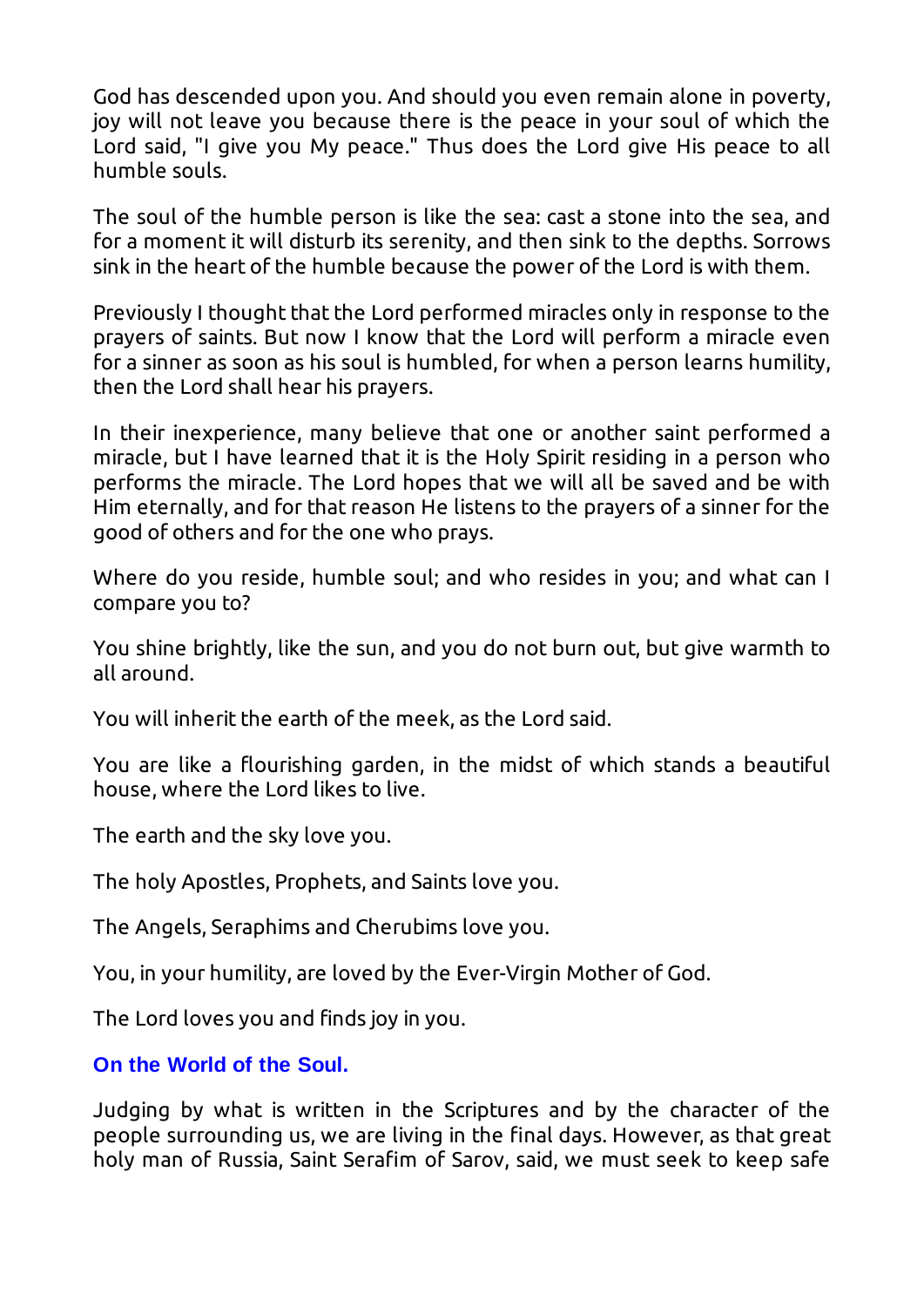our inner peace, because without this salvation is impossible. During Serafim's life, in response to his prayers, the Lord kept Russia safe; after him came another pillar stretching from earth to the heavens, Father John of Kronstadt. He loved the people and prayed continuously for them: "Lord, I wish that Your world would be in all Your people, whom You love so boundlessly that You gave Your Only Son to save the world."

Praying thus without respite for the people, he retained his inner peace. But we are losing ours because we do not love people. The Holy Apostles and all the saints desired salvation for all people and, remaining among people, prayed for them energetically. The Holy Spirit gave them the strength to love all people. If we do not love our brothers, then we cannot have peace. Everyone should think this over.

Glory to the Lord, that He has not left us orphans, but has given us the Holy Spirit to be with us on this earth. The Holy Spirit teaches the soul unspoken love for people and sorrow for all those who have lost their way and who are descending into hell. And whosoever has not acquired the Holy Spirit does not wish to pray for enemies.

Saint Paisii the Great prayed for his disciple, who had renounced Christ, and while he was praying, the Lord appeared and said to him, "Paisii, who are you praying for? He has renounced Me." But Paisii continued to sorrow for his disciple, whereupon the Lord said, "Paisii, you have become like Me in your love."

Thus is peace retained, and **there is no other path**.

If someone prays much and fasts, but does not love his enemies, then he cannot achieve peace in his soul. I could not speak like this, if the Holy Spirit had not taught me love.

You should guide your brother meekly, with love. Peace is lost when the soul becomes vain, treating a brother with condescension, or judging someone, or teaching a brother, but not meekly and without love. If you eat too much, or pray limply, you will lose the peace in your soul.

But if we adapt to diligent prayer for our enemies and love for them, then peace will ever be in our souls; and if we should hate and condemn our brethren, then our minds shall become clouded and they will both lose inner peace and become impudent before God.

Whoever carries within himself the peace of the Holy Spirit brings peace to others as well; and who carries with him an evil spirit brings evil to others. The soul that has experienced God wishes always to see Him within itself, for He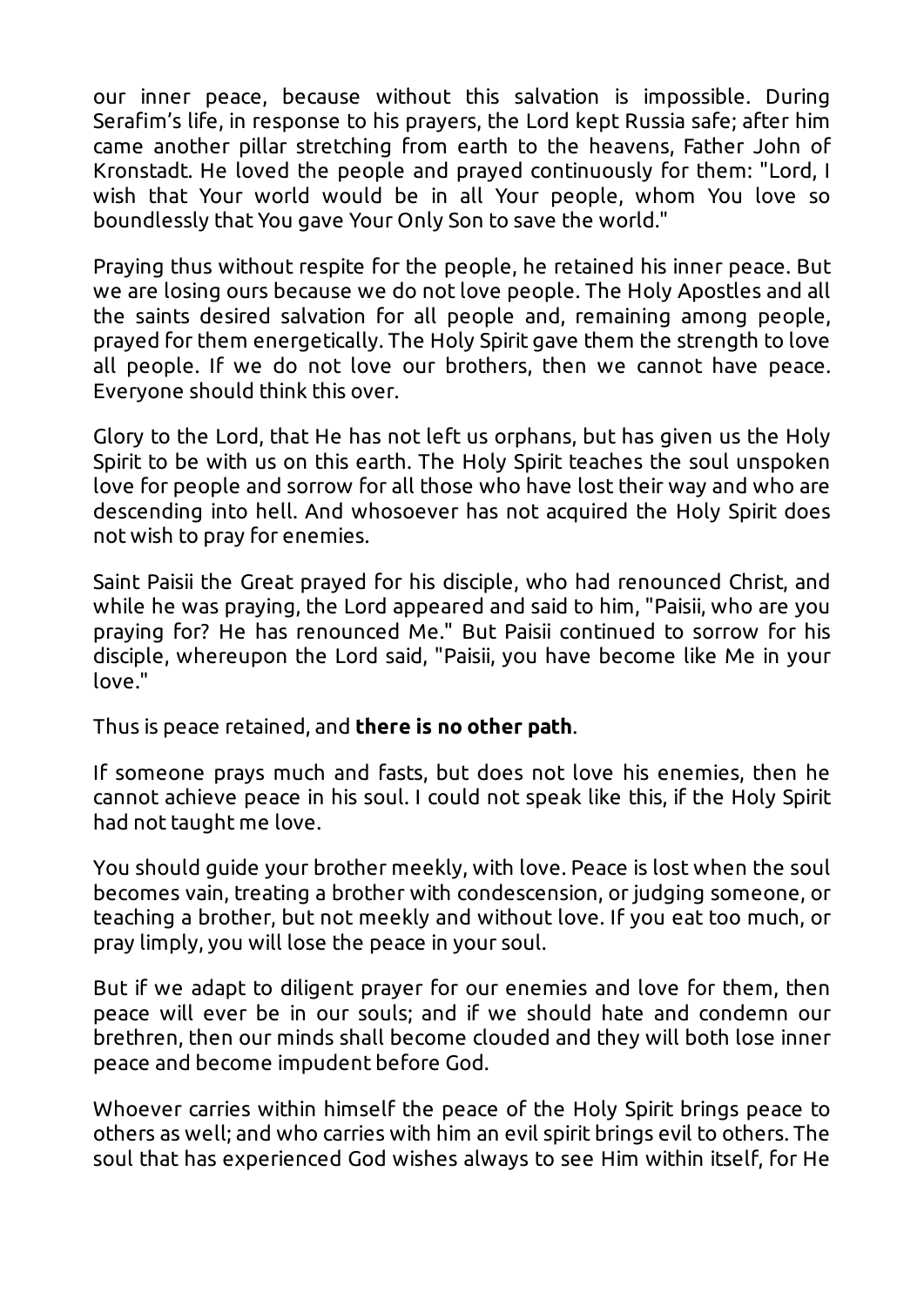enters quietly, and brings peace to the soul, and witnesses salvation without words.

#### **On Grace.**

The Lord called on a sinful soul to repent, and it turned to Him. Then He mercifully accepted it and revealed Himself to it because He is merciful, humble and meek. In His infinite mercy He did not mention the soul's sins, and the soul loved Him without end, and was drawn to Him like a caged bird to a green wood.

Suddenly the soul loses the Lord's grace and wonders how it insulted the Lord. "I will ask for forgiveness, and perhaps He will once again give me His grace, for my soul wishes for nothing else in this world except the Lord," thinks a person, for the love of the Lord is so warming, that if a soul should taste it  $-$  it would desire nothing else; and if it should lose it, or if grace should dissipate, then what prayers would a soul not utter in order to return the Lord's grace to it?

When a soul lives in the Holy Spirit, then it is joyful and does not pine for the heavens, because it feels the Kingdom of God within itself: the Lord has come and abides within it. But when it loses grace, then it begins to pine for heaven and tearfully seeks out the Lord.

Whoever has not felt grace cannot know what it is to desire it. Most people have become attached to the worldly, and they cannot understand that nothing worldly could ever take the place of the Holy Spirit. The Lord takes His grace from the soul and in this manner mercifully and wisely teaches it to be humble, for it was for the soul that He spread His arms on the Cross with such great suffering. He gives the soul the ability to struggle against our enemies, but the soul by itself is powerless to achieve victory; for this reason it is said, "Ask, and ye shall receive." And if we do not ask, then we but torment and rob ourselves of the grace of the Holy Spirit, without which the soul remains confused, because it cannot see the will of God.

Here is the shortest and easiest path to salvation: Be obedient and temperate, do not judge and keep your mind and heart free of evil thoughts; believe instead that all people are kind and that God loves them. For these humble thoughts the grace of the Holy Spirit will live within you, and you will say, "God is merciful."

It brings the Lord joy to see a humbly penitent soul, and He brings the grace of the Holy Spirit to it. I know how one novice received the Holy Spirit after only a half-year in a monastery; others received the Holy Spirit after ten years; and yet others live for forty and more years before they experience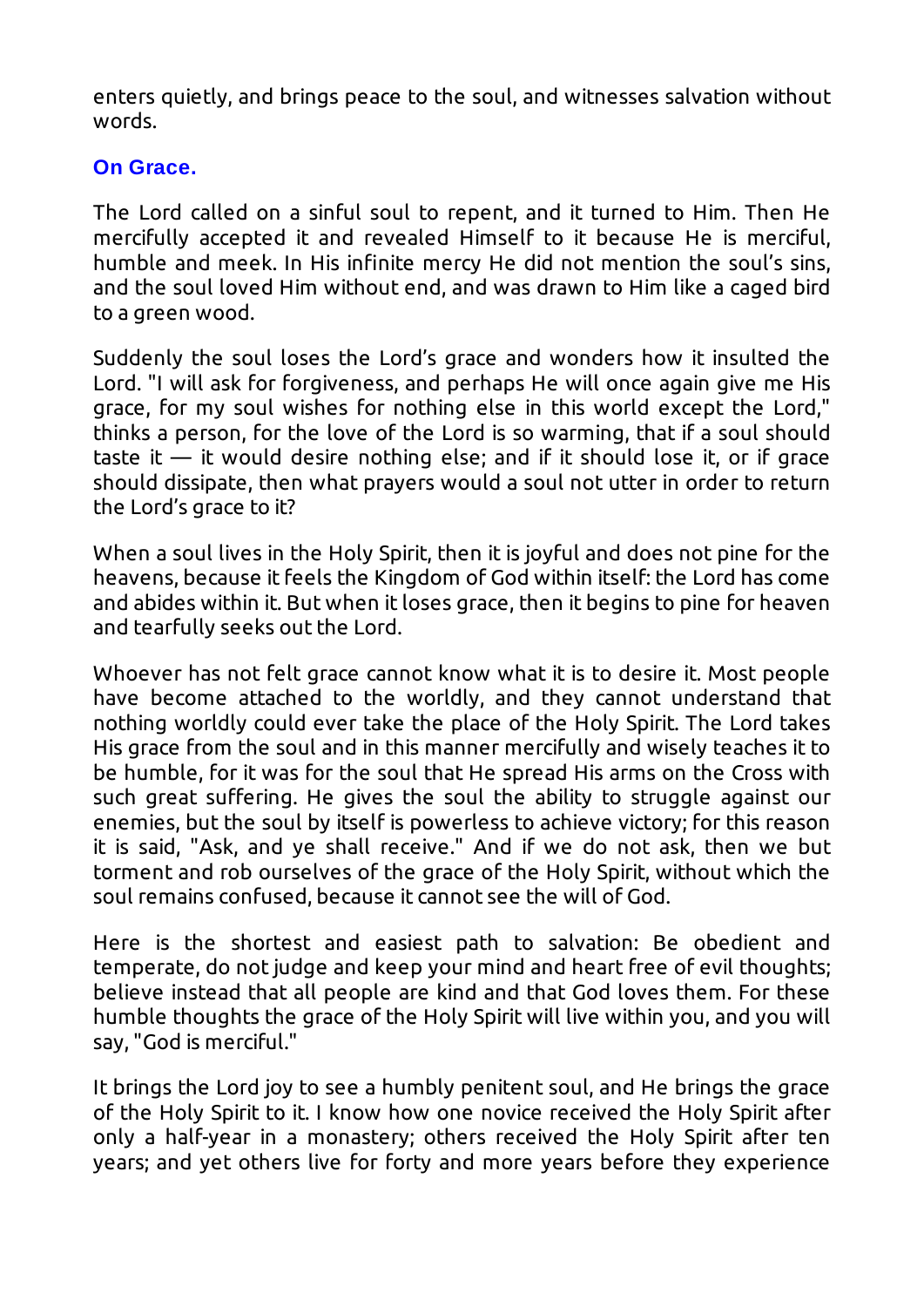grace. But **none** of them could retain grace, because we are not humble.

Saint Serafim was 27 years old, when he saw the Lord, and his soul loved God so, that the sweetness of the Holy Spirit changed him entirely. But when he later went to a deserted area and saw that he no longer carried **that** grace, he stood for three years on a rock and cried, "Lord have mercy on me, a sinner."

Blessed is he who does not lose the grace of God, but rises from strength to strength. I have lost grace, but the Lord has felt great pity for me and allowed me to taste an even greater one in His mercy. Brothers, with all your strength, humble your souls, so that the Lord will love them and bestow His mercy upon them. But we cannot hope for mercy if we do not love our enemies.

#### **On Repentance.**

Glory to the Lord, that He gave us repentance, with which we can all  $$ without exception — achieve salvation. Only those who refuse to repent shall not achieve salvation, and in this I see their despair, and I cry out of pity for them.

Any soul which has lost its peace must repent, and the Lord will forgive its sins, and then peace and joy will visit the soul. There need be no witnesses, for the Holy Spirit is the witness of the remission of sins. Here is a sign of forgiveness: if you have come to hate sin, then the Lord has forgiven your sin.

Whoever repents sincerely is prepared to withstand any sorrow: hunger and homelessness, cold and heat, illness and poverty, humiliation and banishment, lies and slander, for the soul seeks God and does not concern itself with anything worldly, but instead prays with a clear mind. And whoever is tied to lands and wealth can never have a clear mind in God, because deep within his soul there is always a concern over worldly things. If he should not repent completely and not sorrow over his insult to God, then he will die impassioned, never having received the Lord.

Christ prayed for those that crucified Him: "Father, count not this sin against them; they know not what they do." Archdeacon Stefan prayed for those who stoned him so that the Lord would not judge this sin against them. And so we, if we wish to retain grace, must pray for our enemies. If you do not find pity on a sinner who will suffer in flames, then you do not carry the grace of the Holy Spirit, but rather an evil spirit; and while you yet live, you must free yourself from his clutches through repentance.

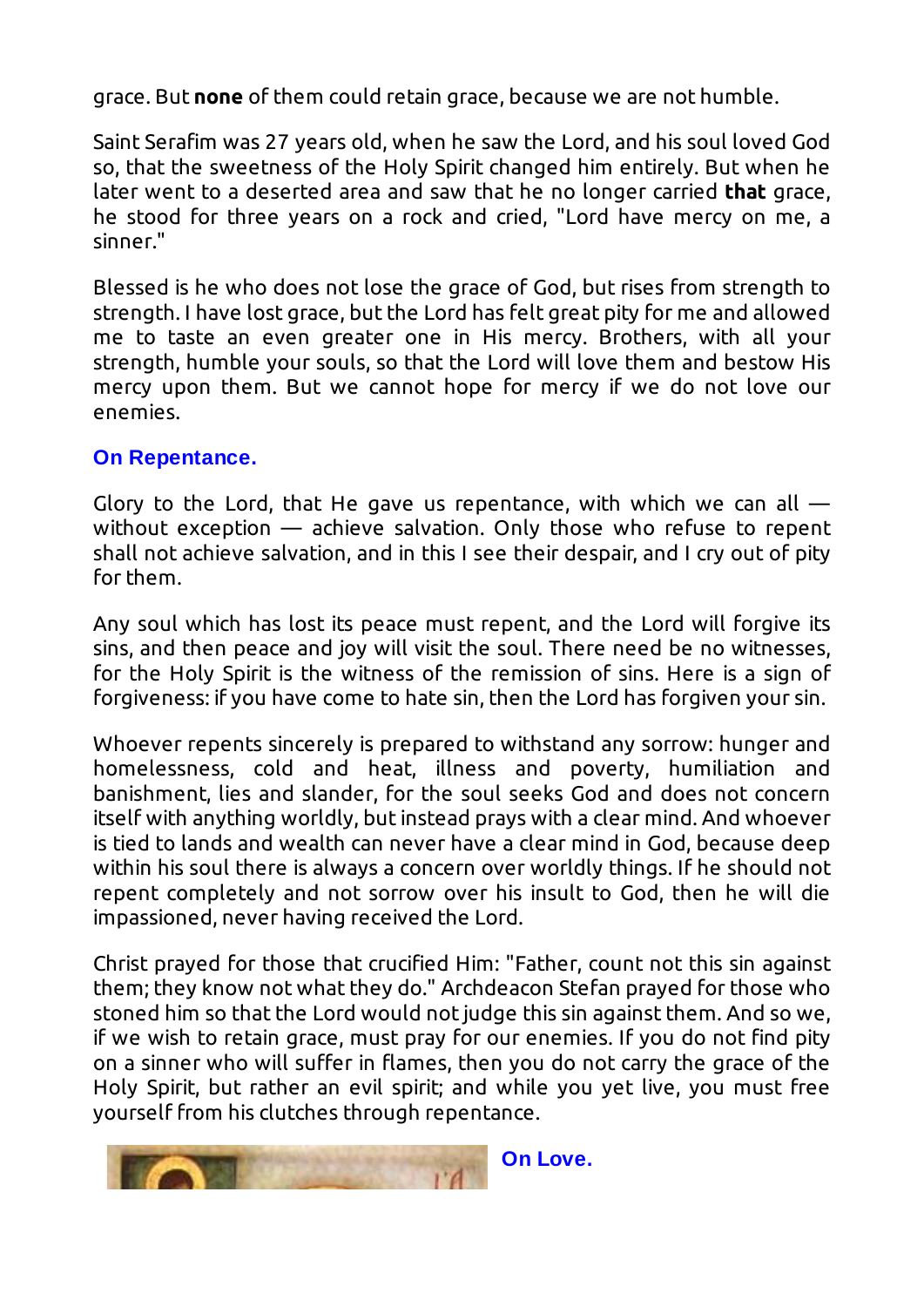

The Lord loves us as His children, and His love is stronger than a mother's love, because even a mother can forget her child, but the Lord never forgets us. And if the Lord Himself had not given the Holy Spirit to the Orthodox people and our great pastors, then we could never know how much He loves us.

The Lord loves us so much that for our salvation He came down to earth and spilled His Blood for us, and gave It to us to drink, and gave us His Ever-Clean Body. Thus we became His children, of His Flesh and Blood; and we are like

the Lord in flesh as children are like their fathers, no matter their age. And the Spirit of God witnesses to our souls that we shall always be with Him.

In order to experience the Lord it is not necessary to have wealth, or learning, but it is necessary to be obedient and abstemious, to have a humble spirit and love your neighbor; the Lord will love such a soul and reveal Himself to it, and will more often teach it love and humility, and will give it all it needs in order that it may find peace in God.

The Lord created man from earth, but He loves us as His children, and awaits us with joy.

The Lord loves all people, but whoever searches for Him, He loves most. "Who loves Me — I love," says the Lord, "and who seeks me shall find grace" (Proverbs 8:17). The love of the Lord is such that He desires that all people should be saved and be with Him in Heaven for eternity, to witness His glory. We cannot know this glory in full, but through the Holy Spirit can know it in part. And whoever has not experienced the Holy Spirit cannot know this glory, but can only believe in the promise of the Lord and keep His commandments. But even they are blessed, as the Lord said to the Apostle Thomas (John 20:29); and they will be equal to those who witnessed the glory of the Lord on earth.

And I learned that love is different in strength. Whoever fears God in order not to insult Him: this is the first kind of love. Whoever has a mind clear of unnecessary thought — this is the second form of love, greater than the first. Whoever feels the presence of grace in his soul — this is the third form of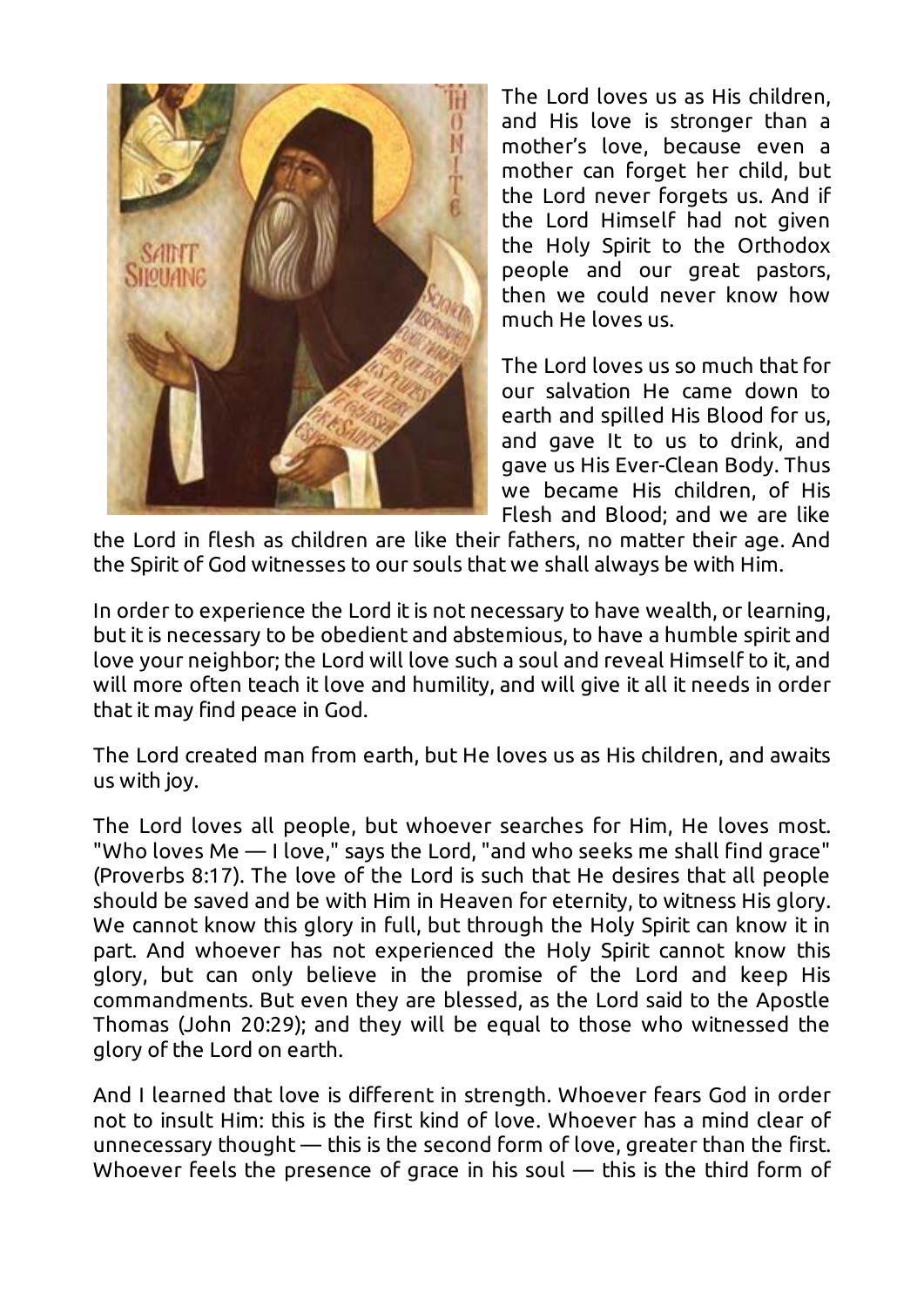love, even greater.

The fourth, absolute, love for God is to have grace in your body as well as your soul. Such a body will become holy and leave relics. This happens with great martyrs, prophets and saints. Whoever has reached this level is untouched by bodily love. He may sleep with a girl and feel no desire for her. The love of God is greater than that bodily love that attracts the entire world, except those who have the grace of God in full, for the sweetness of the Holy Spirit recreates the entire person and teaches to love God completely. In the fullness of the love of God, the soul does not touch the earth; though one may live among others in the world, he forgets all in the world thanks to the love of God. Our misfortune is that we are too proud to stand in that grace, and it leaves our souls, and the soul searches for it, crying and weeping, and says, "My soul pines for the Lord."

Whoever wishes to love the Lord must love his enemies and be without spite; then the Lord will give you to glorify Him day and night, and your mind will forget the world; and if it should return and remember, then it will pray diligently for the world.

This is how the saints lived, for the Spirit of God taught their souls to pray for others.

#### **On Pastors.**

The Lord calls upon bishops to lead their flocks and bestows upon them the grace of the Holy Spirit. In the Holy Spirit they have the authority to release sin or not. They are the heirs of the Apostles, and they lead us to Christ by the grace bestowed upon them. They teach us repentance; they teach us to keep the commandments of the Lord. They enlighten us with the word of God, so that we might experience the Lord. They show us the path of salvation and help us rise to the peak of the humble spirit of Christ. They collect the sorrowing and the lost sheep of Christ in the churchyard in order that their souls might achieve peace in God.

They pray to God on our behalf, so that we might be saved. They, as the friends of Christ, can entreat the Lord, so that the living will be given humility and the grace of the Holy Spirit, and the dead — forgiveness for their sins, and the Church — peace and freedom. They engage in great labors and deeds, and for this they receive the wealth of knowledge of the Saints, whose lives they emulate. They stand above all; like eagles, they soar high and from there they see boundless space, and with the wisdom of theology they lead the herd of Christ.

The priest, servant at the altar of Christ, is a great figure. Whoever insults him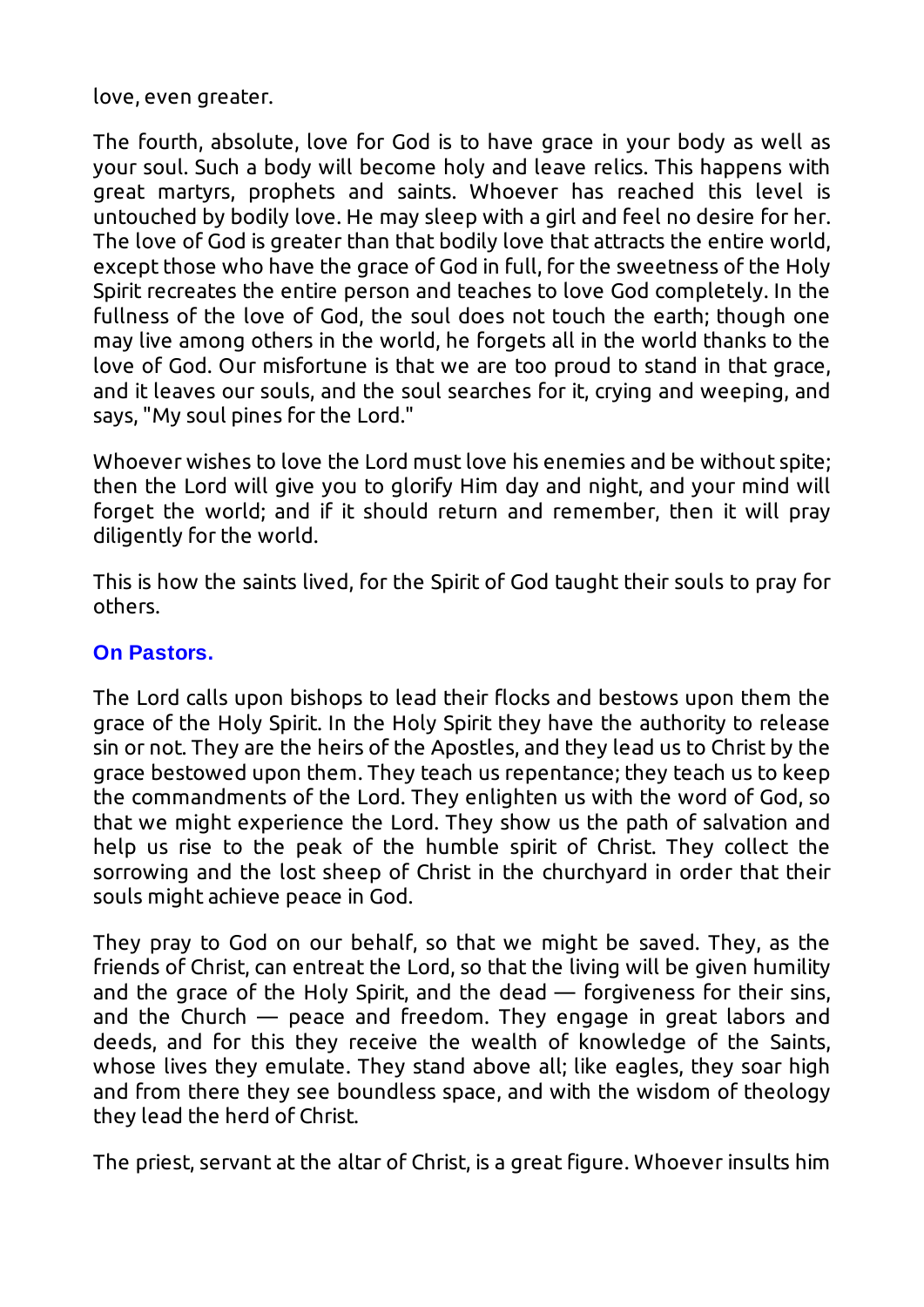insults the Holy Spirit abiding in him. One humble and meek man was strolling with his wife and three children. He met an archpriest in a carriage, and when the peasant bowed to him in reverentially, he saw the archpriest blessing him enveloped in flames of grace.

If people could see the true glory in which a priest serves, they would faint from the sight; and if a priest could himself see the heavenly glory he stands in while conducting the service, he would become a great ascetic, in order not to allow any insult to the grace of the Holy Spirit residing within him.

I write these lines and my soul is joyous that our pastors are like the Lord Jesus Christ; but even we sheep, despite our small grace, are also like the Lord. People do not know this mystery, but John the Theologian clearly said, "Let us be like Him," and not only in death, but even now, for the Merciful Lord has sent the Holy Spirit to earth, and the Holy Spirit lives in our Church. He lives in pure pastors; He lives in the hearts of believers; He teaches the soul spiritual feats. He gives strength to fulfil the Lord's commandments and puts us on the path to righteousness.

#### **On thought and vainglory.**

Know two thoughts and fear them. One says: you are a saint; the other: you will not be saved. Both these thoughts are from the enemy, and there is no truth in them. You must think: I am a great sinner, but the Lord is merciful, He loves His children greatly, and will forgive my sins. But don't depend on your deeds, though you may have worked much. One ascetic said to me, "I must surely be forgiven, for I bow so many times per day," but when death came, he tore at his shirt. So, not for our labors, but in His grace the Lord dispenses mercy. The Lord wishes our souls to be humble, absent of hate and willing to forgive all, then the Lord shall forgive us with joy.

Know that if your thought leads you to look at how others live, this is a sign of pride. Watch after yourself and you will see that as soon as your soul rises above your brother, this is followed by evil thoughts.

Our enemies (demons) fell because of their pride, and call us to follow them, and bring us feelings of praise. And if your soul accepts that praise, then grace will depart, until the soul becomes humble again. And so all your life you must learn the humility of Christ.

A person can fall into vainglory either through inexperience or pride. If it is inexperience, the Lord will quickly heal him, but if it is pride, the soul will suffer long before it learns to be humble.

We fall into vainglory when we think we are smarter and more experienced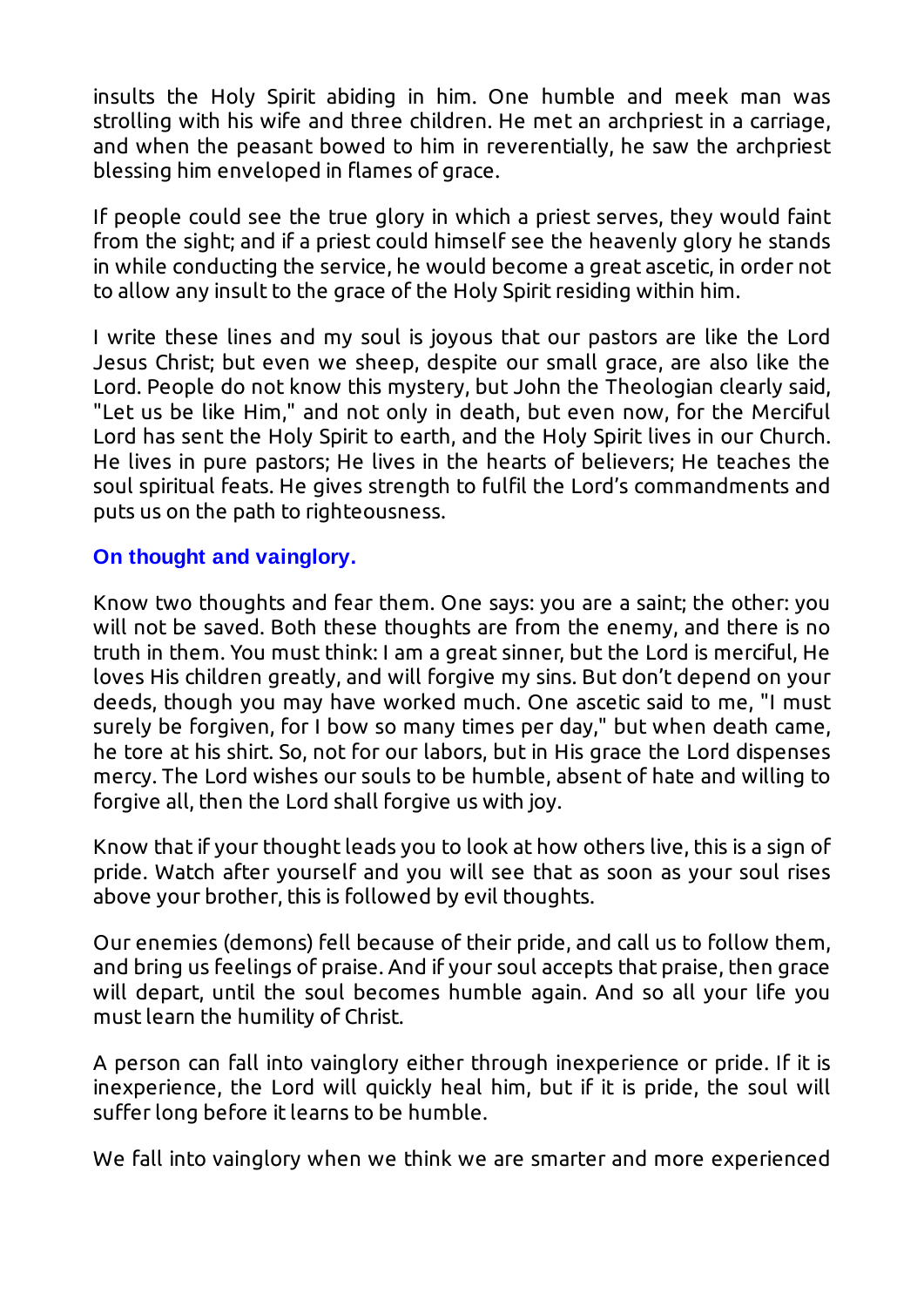than others, even our confessor.

If you see a light within you, or about you, do not believe it, if together with the light you do not feel tender emotion to God and love for your neighbor. But do not be afraid, and be humble, and the light will disappear.

If you see a vision, or an image, or a dream, do not believe it, for if it is from the Lord, the Lord will teach you. The soul that has not experienced the Holy Spirit cannot comprehend visions nor where they are from. The enemy gives the soul a sweetness mixed with vanity, and this is how to recognize vainglory. If a vision is from the enemy the soul will feel confusion and fear; but this is only a humble soul that feels itself unworthy of a vision; a vain person may not feel fear or even confusion, because he seeks visions and feels himself worthy, and as a result the enemy easily fools him.

The heavenly is experienced through the Holy Spirit, and the earthly through the mind: whoever wants to experience God with his mind through learning is in vainglory, for God can only be experienced through the Holy Spirit.

#### **On obedience.**

Why did the Holy Fathers place obedience above fasting and prayer? Because asceticism without obedience leads to vanity; if a novice merely does what he is told, he has no reason to be proud. Moreover, the obedient has cut off his will in everything and listens to his spiritual father, and for this reason his mind is clear of any concern and his prayer is pure. The obedient has in mind only God and the word of his elder, while the disobedient's mind is full of various business and condemnation for his elder, and for that reason he cannot see God.

Obedience is necessary not only for monks, but for all people. Even the Lord was obedient. Proud and self-assured do not let grace reside within them, and therefore they never have internal peace, whereas the soul of the obedient easily accepts the grace of the Holy Spirit, bringing with it joy and serenity.

Whoever carries in him even a small amount of grace will submit to leadership with great joy. He knows that the Lord controls heaven and earth and the netherworld, and his own self, and his affairs and all that exists in the world, and for this reason he is always at peace.

Obedience prevents pride. In return for obedience you receive the ability to pray, along with the grace of the Holy Spirit. This is why obedience is greater than fasting and prayer.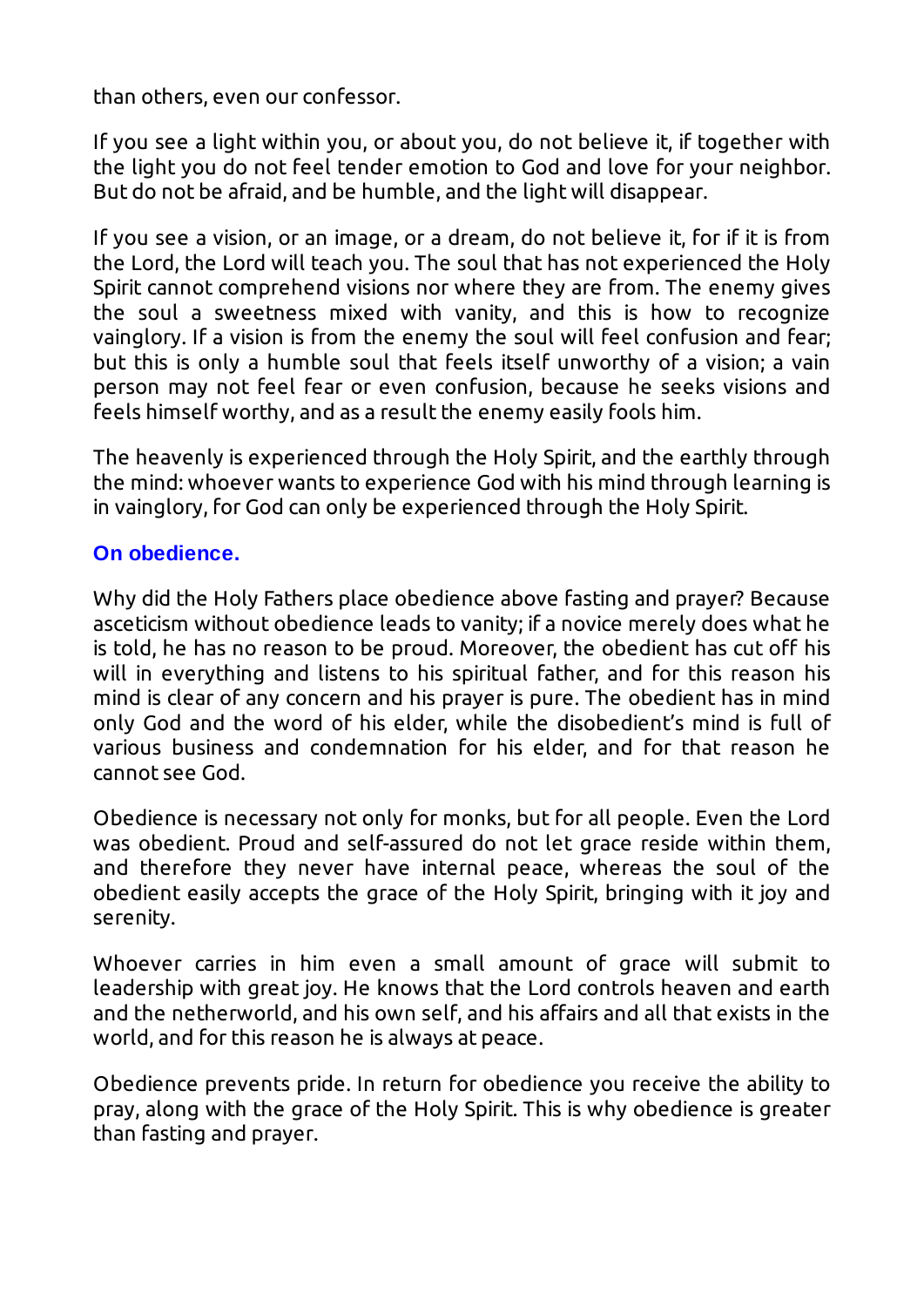If the fallen angels had retained obedience, they would have stayed in the heavens and would glorify the name of the Lord to this day. And if Adam had retained obedience, then he and his issue would have remained in Eden. But even now it is possible to return to Eden through repentance. The Lord loves us greatly, despite our sins, as long as we seek humility and love our enemies. Whoever does not love his enemies cannot achieve peace, even if he were placed in Eden.

### **Final Word**

**I**f we view the entire two-thousand-year history of Christianity, we can see the endless wealth of achievements of Christian culture. Enormous libraries, filled with the great works of human minds and spirits. A great number of academies, universities, institutes, where hundreds of thousands of young people approach the banks of this great ocean, sometimes with baited breath and pounding hearts, thankful for the fortune and joy given to them, in other cases with a burning enthusiasm, so that they feel no need to sleep or care for themselves, and drink greedily of the living waters of wisdom. Tens of thousands of beautiful temples, magnificent creations of human genius. Uncounted precious creations of other forms of art: music, art, sculpture, poetry. And much else besides. And the Elder ignores this and sees only one thing: humility and love of one's enemies — **this is all there is**.

As wise and learned and fine-looking as a person may be, if he does not love his enemies, i.e. any other person, he cannot reach God. And the opposite is also true, however simple a person may be, and poor and ignorant, but if he carries within himself that love, then "he is with God and God is with him." The Elder maintained that it was impossible to love one's enemies outside of the One True God. The carrier of such love is a participant in eternal life, and he carries within himself an undeniable witness of this. He is the abode of the Holy Spirit, and knows the Father and the Son through the Holy Spirit, knows them with a true and life-giving knowledge, and in the Holy Spirit he is a brother and friend of Jesus Christ, he is the son of God, and close to God in grace.

The Lord condensed all the law and prophets into two brief commandments (Matthew 22:40). And during the last supper, before His path to death on the cross, said to the Apostles, "There is no greater love but that a man lay down his life for his friends," adding, "You are My friends... I call you friends because I have told you all that I have heard from My Father" (John 15:13-15). Thus in